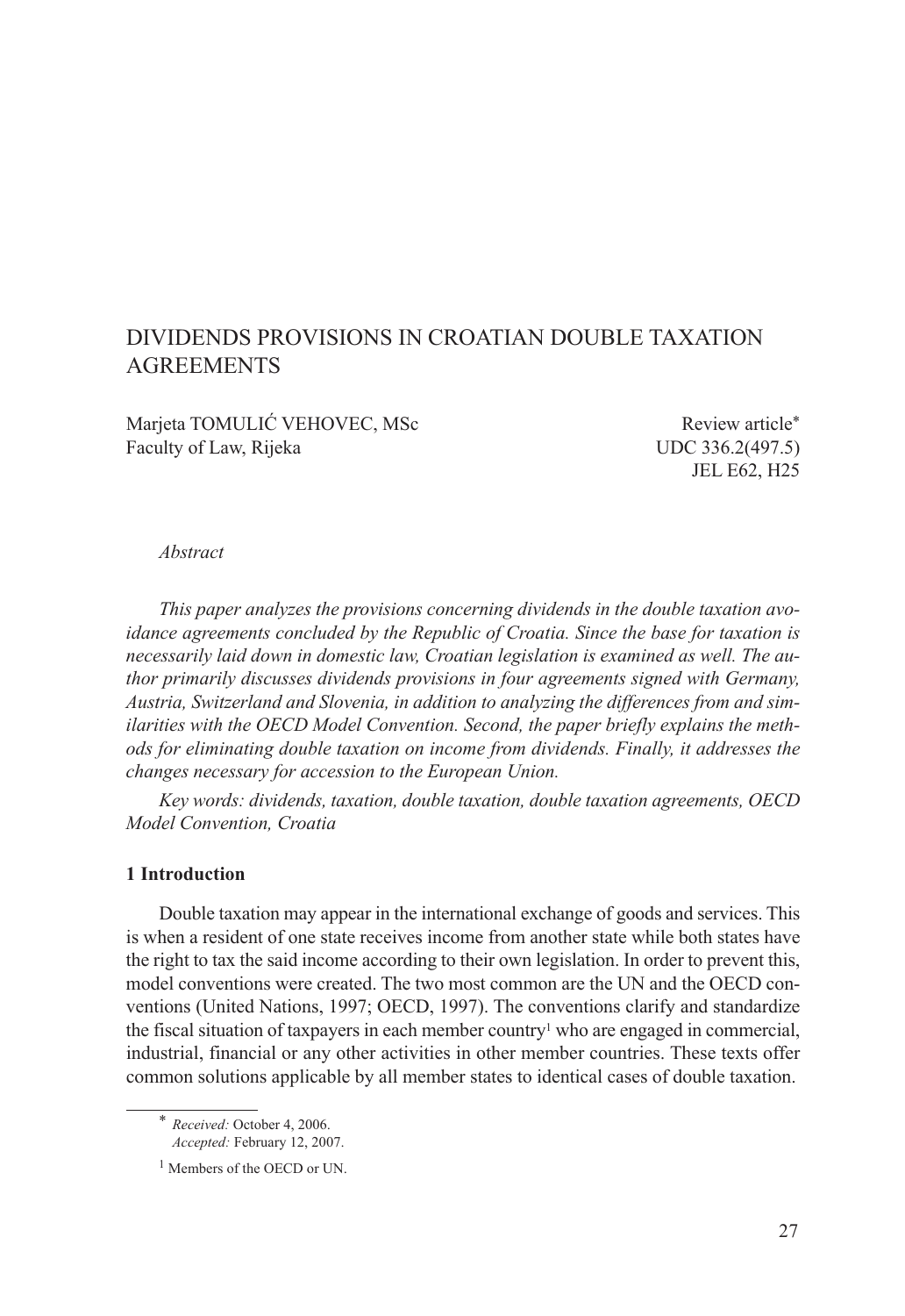Croatia has signed 39 double taxation agreements with other countries. These texts lay down rules for the taxation of income or capital crossing international frontiers. They define taxing rights between the respective two countries. The primary purpose of agreements is to eliminate or reduce international double taxation and to prevent tax evasion. When there are no agreements between the states, the taxpayers have to comply with domestic law, which only sometimes may regulate the limitation of double taxation.2

The OECD Model Convention (below: the Convention) and the agreements that follow it are organized in seven chapters. This paper will deal only with Chapter III, which contains the distributive rules regarding income taxes. More precisely, it will attempt to analyse the dividends provisions in agreements concluded by the Republic of Croatia. In Croatian legal system, international agreements or treaties are a part of the legislation that is hierarchically, in terms of legal power, above statutes but below the Constitution. Therefore, rules laid out in the agreements have priority over domestic laws. Nevertheless, this is not to say that domestic laws are of no importance. The tax base has always to be laid down in domestic law. Agreements mostly regulate only the way in which the competence to tax income and capital will be distributed between the parties; they do not grant the right to tax, which is in the purview of domestic legislation.

This paper will, first, discuss the dividends provisions in four agreements signed over the past fifteen years and attempt to find and analyze differences and similarities with the Convention. Second, it will briefly explain methods for the elimination of double taxation for income on dividends and again analyze the differences and similarities between the agreements and the Convention. Finally, it will address the changes necessary for accession to the European Union (below: EU).3 The paper to some extent follows a much more thorough and detailed legal analysis on double taxation conventions made in one of the most important books in international tax law (Vogel [et al.], 1998).

#### **2 The highlighted agreements**

The agreements and their particular provisions that will be discussed in this paper are given in Table 1. Texts of the relevant provisions are listed in Annex I to this paper.

The agreement for the avoidance of double taxation with respect to taxes on income and on capital that was concluded by the former Socialist Federal Republic of Yugoslavia - SFRJ (hereinafter: ex-Yugoslavia) with Germany, still remains in force for Croatia although the drafting of the new agreement with Germany is under way.4

<sup>2</sup> E.g. the Croatian Income Tax Act and Profit Tax Act both provide for the elimination of double taxation by use of the method of imputation (NN 177/04). The Slovenian Corporate Income Tax Act provides for evasion of double taxation of income in its Article 55 by providing the method of tax credit under the condition that there is no DTC signed (Zakon o davku od dohodkov pravnih oseb, UL 17/05).

<sup>&</sup>lt;sup>3</sup> Through enlargement of the EU, accession states are required to change their legal framework and align it according to guidelines of the EU. Croatia is one of the accession states and its DTCs will be amended according to the EU legal framework.

<sup>4</sup> Croatian agreements are published in Narodne Novine (hereinafter: NN) in the International Agreements section (abbreviation: MU).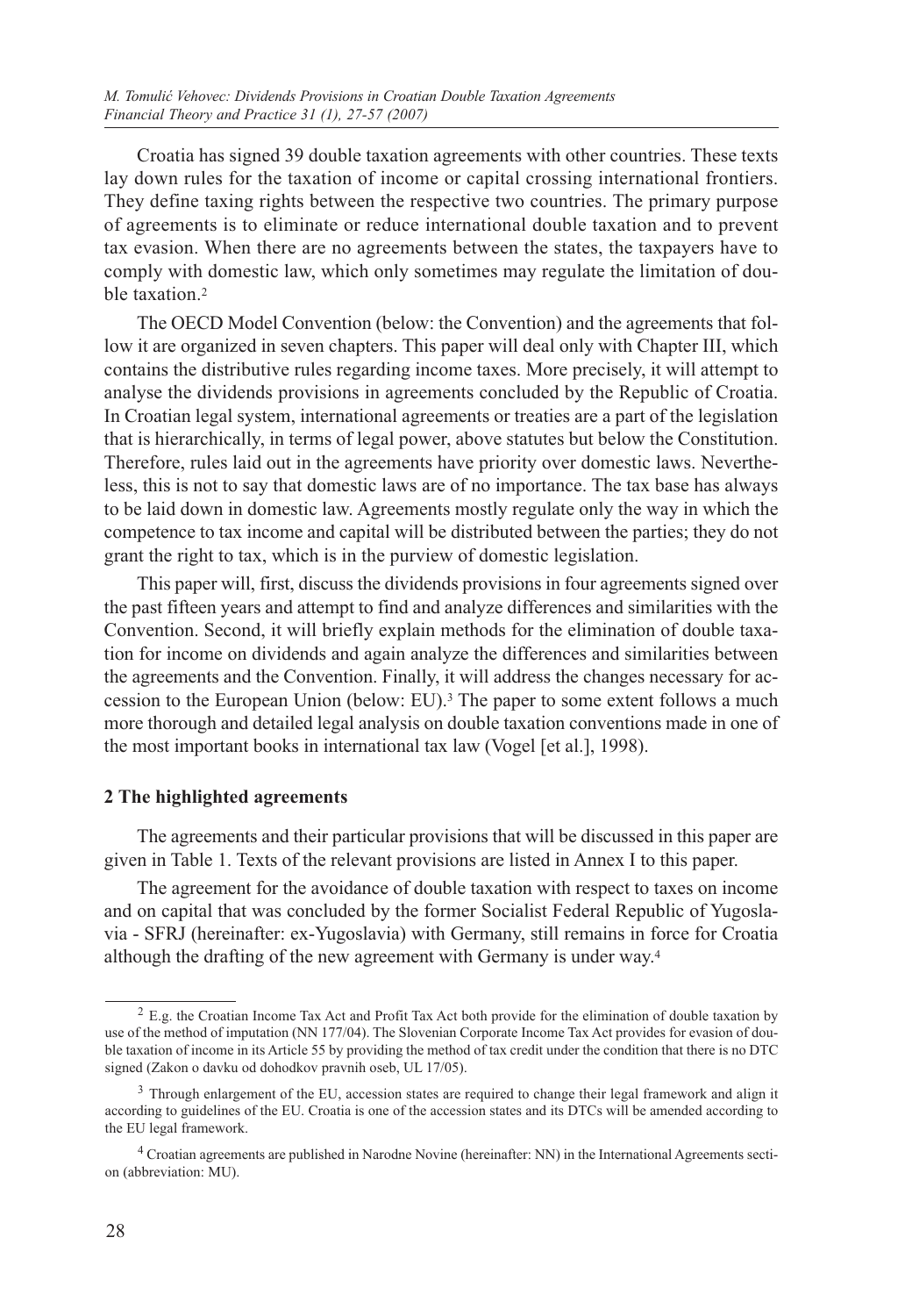| Agreements                         | Year of validity | Dividends Article |
|------------------------------------|------------------|-------------------|
| ex-Yugoslavia/Germany <sup>5</sup> | 1989             |                   |
| Croatia/Switzerland <sup>6</sup>   | 2000             | 10                |
| Croatia/Austria <sup>7</sup>       | 2002             | 10                |
| Croatia/Slovenia <sup>8</sup>      | 2005             | 10                |

*Table 1 Some double taxation agreements*

Croatia currently has 39 agreements in force. Some were taken over by succession from ex-Yugoslavia in 1991, while others were signed later. The one with Germany has been in force since 1989. The agreement with Switzerland has been in force since 2000, with Austria since 2002 while one of the most recent ones signed with Slovenia came into force in 2006. These agreements were selected according to the time they entered into force in order to cover the entire period of the independence of Croatia. In addition they are representative of similar documents signed with EU and non EU countries as well as those taken over from ex-Yugoslavia. Finally, these texts represent the evolution of Croatian foreign policy from its beginnings.

# **3 Dividends**

OECD Model Convention Article 10 states that*:*

- "1 Dividends paid by a company which is a resident of a Contracting State to a resident of the other Contracting State may be taxed in that other State.
- 2 However, such dividends may also be taxed in the Contracting State of which the company paying the dividends is a resident and according to the laws of that State, but if the beneficial owner of the dividends is a resident of the other Contracting State, the tax so charged shall not exceed: (a) 5 per cent of the gross amount of the dividends if the beneficial owner is a company (other than a partnership) which holds directly at least 25 per cent of the capital of the company paying the dividends; (b) 15 per cent of the gross amount of the dividends in all other cases.

The competent authorities of the Contracting States shall by mutual agreement settle the mode of application of these limitations.

<sup>5</sup> Ugovor o izbjegavanju dvostrukog oporezivanja porezima na dohodak i na imovinu između SFR Jugoslavije i Savezne Republike Njemačke, NN-MU 53/91 (hereinafter: DTC with Germany) ("Narodne Novine", abbreviation :..NN" is the Official Gazette of the Republic of Croatia where all legislative texts brought by the State are published. First digit indicates the ordinal number of the journal, second two digits after the slash sign indicates the year. "MU" is the official abbreviation for the International Agreements section).

<sup>6</sup> Ugovor između Republike Hrvatske i Švicarske Konfederacije o izbjegavanju dvostrukog oporezivanja porezima na dohodak i na imovinu, NN-MU 8/99 (hereinafter: DTC with Switzerland).

 $7$  Ugovor između Republike Hrvatske i Republike Austrije o izbjegavanju dvostrukog oporezivanja porezima na dohodak i na imovinu, NN-MU 3/01 (hereinafter: DTC with Austria).

<sup>8</sup> Ugovor između Republike Hrvatske i Republike Slovenije o izbjegavanju dvostrukog oporezivanja i sprječavanju izbjegavanja plaćanja poreza na dohodak i na imovinu, NN-MU 8/05 (hereinafter: DTC with Slovenia).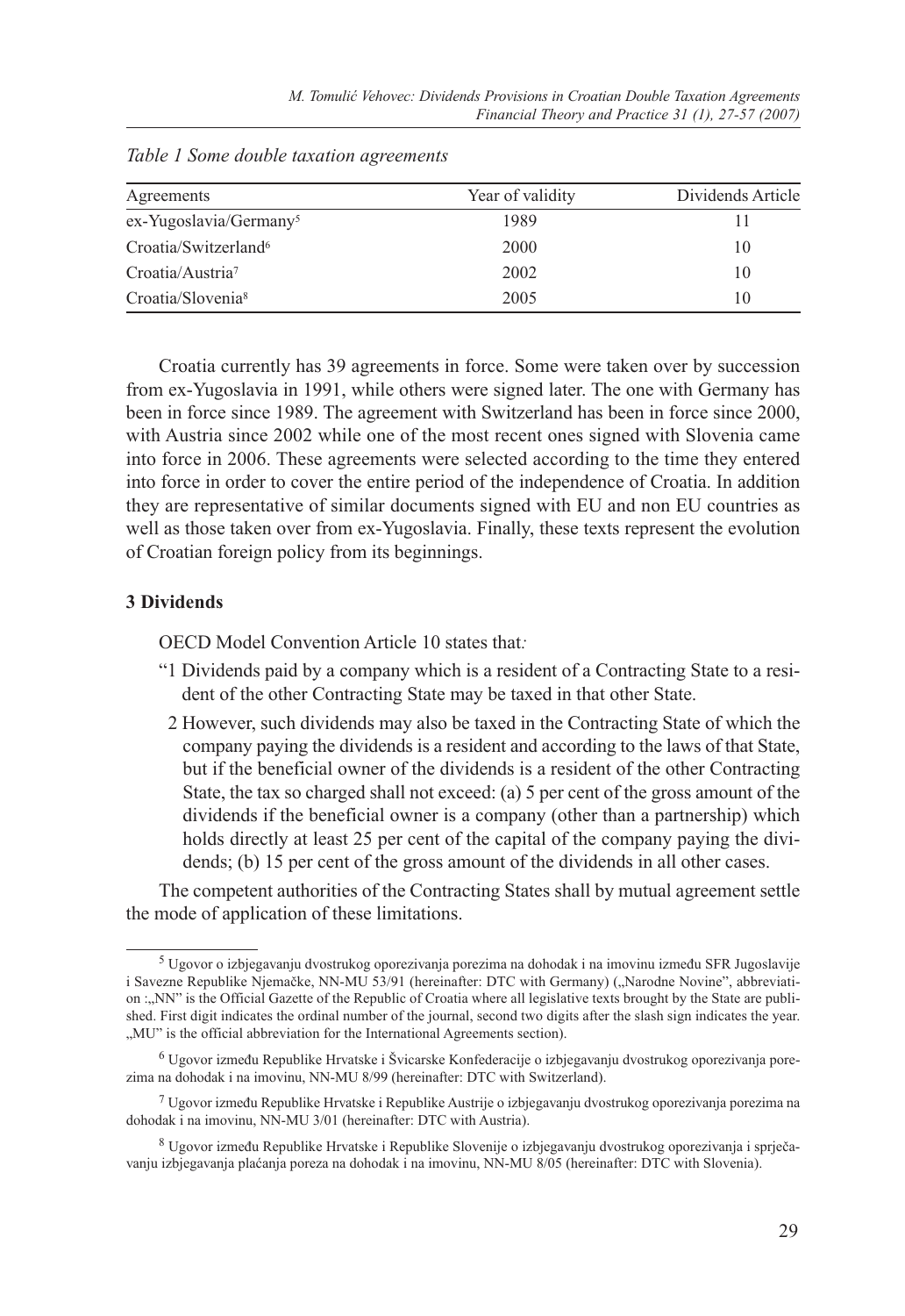This paragraph shall not affect the taxation of the company in respect of the profits out of which the dividends are paid.

- 3 The term "dividends" as used in this Article means income from shares, "jouissance" shares or "jouissance" rights, mining shares, founders' shares or other rights, not being debt-claims, participating in profits, as well as income from other corporate rights which is subjected to the same taxation treatment as income from shares by the laws of the State of which the company making the distribution is a resident.
- 4 The provisions of paragraphs 1 and 2 shall not apply if the beneficial owner of the dividends, being a resident of a Contracting State, carries on business in the other Contracting State of which the company paying the dividends is a resident through a permanent establishment situated therein and the holding in respect of which the dividends are paid is effectively connected with such permanent establishment. In such case the provisions of Article 7 shall apply.
- 5 Where a company which is a resident of a Contracting State derives profits or income from the other Contracting State, that other State may not impose any tax on the dividends paid by the company, except insofar as such dividends are paid to a resident of that other State or insofar as the holding in respect of which the dividends are paid is effectively connected with a permanent establishment situated in that other State, nor subject the company's undistributed profits to a tax on the company's undistributed profits, even if the dividends paid or the undistributed profits consist wholly or partly of profits or income arising in such other State."

# *Hypothetical case*

State R and State S have signed an agreement similar to the Convention.

*Problem:* What if Ms. MM has residence in State R and receives dividends in State S, where is she taxed?

The provision of the agreement concerning dividends (usually Article 10) applies to this question. According to paragraph 2 of that rule, Ms. MM must pay taxes in the maximum amount of 15% of the gross income on dividends in State S. In addition to paying taxes in State S, Ms. MM will also have to pay taxes on income from dividends in State R which has also the right to tax according to its domestic tax rate.

However, the two states will have to divide their competence to tax. According to this provision of the agreement, it is clear that a limited double taxation is allowed since Ms. MM must pay taxes on the same tax base in two different states but both parties have to limit their amount of tax. This is called "tax sharing" because two contractual parties have agreed to share their right to tax the same income.

It is clear how State S is limited because the maximum tax is clearly stated in the text of the agreement. What about State R? State R may apply its domestic tax rate. However, the agreement between State R and State S provides in its Article 23 for the application of a method for the elimination of double taxation. By applying the credit method, State R will have to credit the tax already paid in State S to the tax still due. The credit method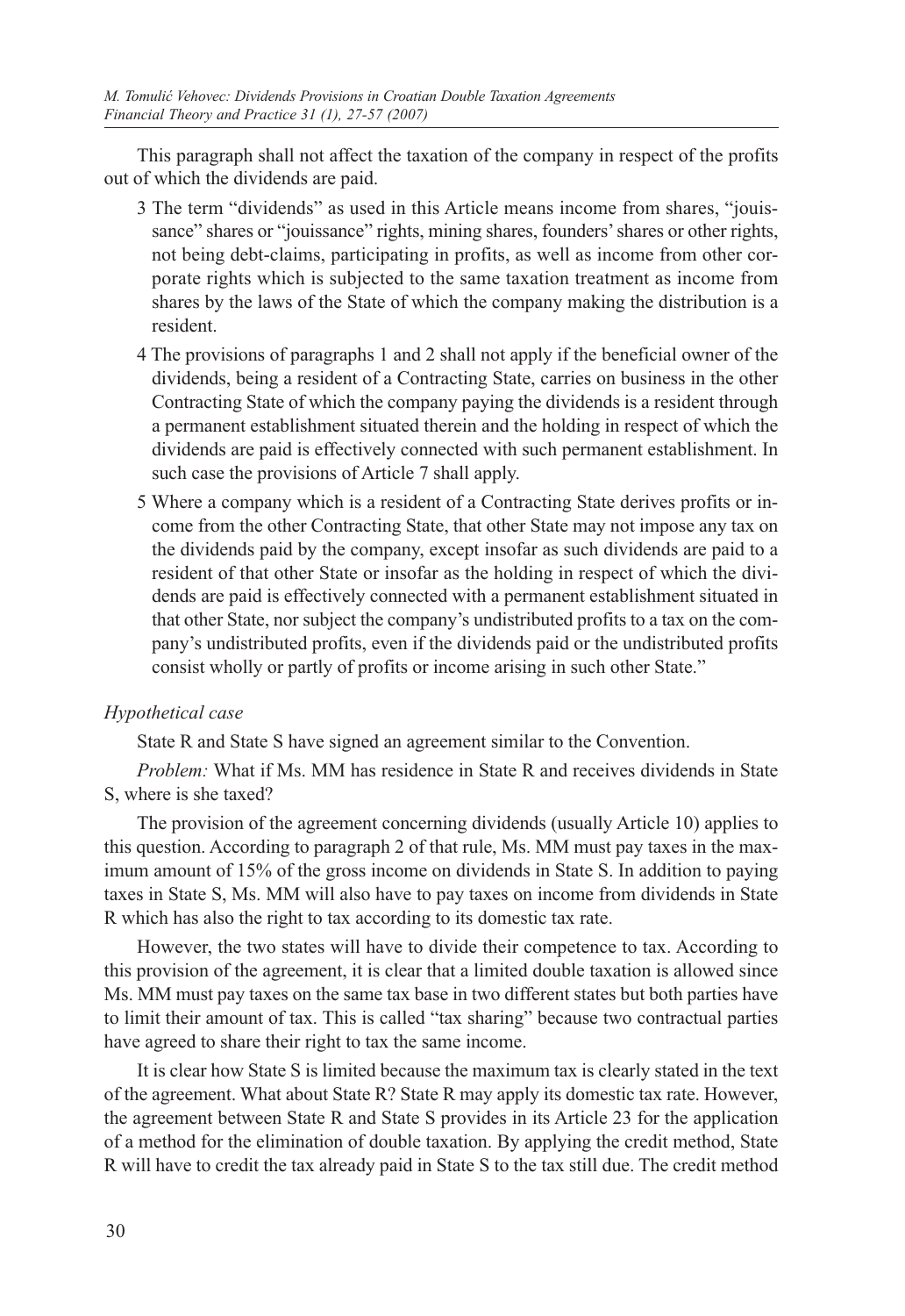is always automatically applied when income on dividends is taxed.9 Therefore, it is obvious that there is only a formally limited double taxation and Ms. MM will not be taxed twice on the same income.

*Table 2 Example of dividends taxation in state of residence and state of source*

| State R- tax rate $40\%$ |                                            | State S - tax rate $15\%$                  |
|--------------------------|--------------------------------------------|--------------------------------------------|
|                          | Ms. MM – receives dividends                | joint stock company – pays out dividends   |
| $dividend$ income = 100  | $\text{tax due} = 40$ as per domestic rate | $dividend$ income = 100<br>$tax$ paid = 15 |
|                          | application of tax credit method:          |                                            |
| tax R<br>tax S           | 40<br>$-15$                                |                                            |
| tax due                  | 25                                         |                                            |

*Source: author*

The principle of tax sharing introduced by the Convention represents a sort of compromise between the state of source and the state of residence.10 The above is a simplified version of dividend taxation in state of residence and state of source. However, Ms. MM would probably have income other then dividends in her state of residence so the above table would never be like that in real life. That is to say, the tax paid on dividends in State S will be credited to the overall income tax due in State R but only in that part that relates to income from dividends. Therefore, only that fraction of income earned from dividends will serve as base for the application of the credit method, and the rest of the income will be taxed according to the domestic tax legislation of State R. In addition, if the tax paid on dividends in State S is greater than tax in State R, the tax due in State R will be 0 and the taxpayer cannot be credited with more, i.e. that surplus cannot be transferred to other items of income tax.

#### *3.1 Commentary on Article 10 - Dividends*

Chapter III of the Convention provides rules for regulating the taxation of income derived from certain assets and activities. These rules are divided into those regulating dividends, interest, royalties and immovable property. According to different "types of income", states may have the right to tax it or may have an obligation to exempt it from taxation. There is a certain pattern, if the rule provides that a particular income "shall be taxable only in..." "a state, then the other state must exempt it from taxation and leave the income to the other state for exclusive taxation. However, if the rule provides that the in-

<sup>&</sup>lt;sup>9</sup> As opposed to the different, exemption method which may be agreed by the parties.

 $10$  Agreement states that the state of source is contractual party in which the income or capital subject to taxation arises, while the state of residence is the one in which the taxpayer is a resident.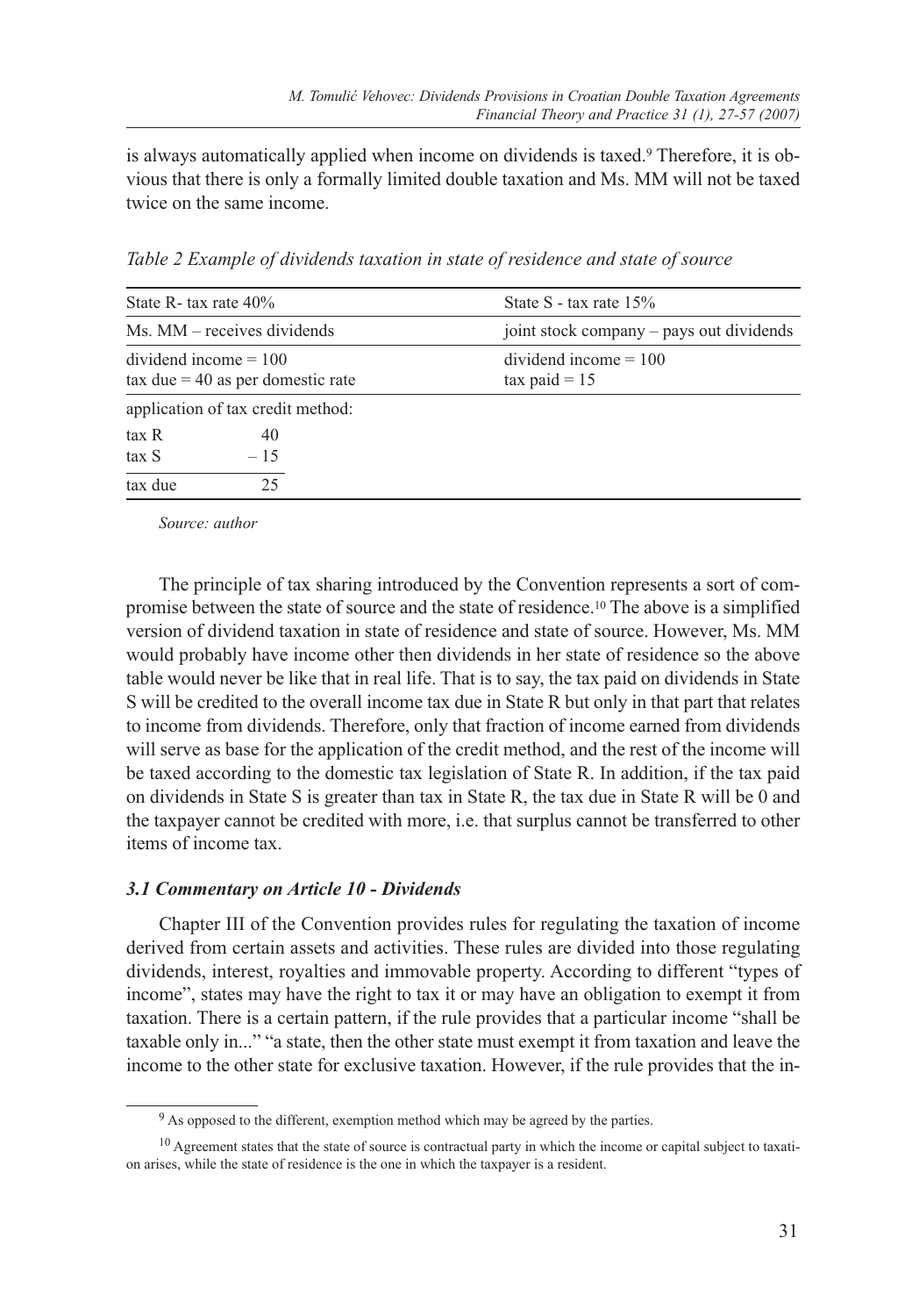come "may be taxed in..."11 a state, then the other state also has the right to tax. The latter is the case with dividends. When both states have the right to tax the method for elimination of double taxation has to be applied as explained later under point IV.

The main feature suggested by the Convention concerning regulation of dividends is tax sharing between the state of residence and the state of source. This is because, usually, neither one of the contracting parties is willing to refrain from taxing – therefore, tax sharing is a compromise. To clarify, the state of source applies the agreed fixed reduced rate of taxation (e.g. the Convention Article 10 par. 2 a) 5%), while the state of residence always applies the credit method to avoid double taxation of dividends (Vogel [et al.], Article 23, parargaph 37). Nevertheless, this is only true for dividends and one should bear in mind that the exemption method is a separate method and may be used by the parties in all other provisions of an agreement.

As a general rule, provisions regulating taxation on income gained from assets, such as dividends, have priority over provisions regulating the taxation of business profits (Article 7 OECD MC). That is to say, should an uncertainty exist concerning the application of the provision on dividends or that on business profits, the first should prevail. However, when reading the dividends provision it may be noticed that one exception exists in paragraph 4, concerning permanent establishments - their income is determined pursuant to the rule on business profits.

*Particularity of Croatia.* Dividends are not taxable in Croatia as of 1st of January 2005 when the Income Tax Act (Zakon o porezu na dohodak, NN 177/04) and Profit Tax Act (Zakon o porezu na dobit, NN 177/04, 90/05 and 57/06) were amended. The bylaw to the Income Tax Act (Pravilnik o porezu na dohodak, NN 95/05, 96/06) reiterates that income from dividends is not taxable as of 1st January 2005. Although Croatia adopted the Profit Tax Act in 1993 (NN 109/93, 95/94, 106/96), dividends were excluded from the tax base, i.e. not taxable in Croatia until the amendment of the said Act in the year 2001 (Zakon o porezu na dohodak, NN 177/04). Due to new amendments of the same Act, dividends have once again not been taxable again in Croatia since 2005. The Constitution stipulates that any international agreement is in legal force above domestic laws. So one could say that if an agreement grants the right to tax, Croatia may use it. However, in the case of the agreements it is important to emphasize that a party can domestically apply these rules only within the framework given by laws and other legal acts. Therefore, dividends have not been taxable in Croatia since the beginning of 2005 even when an agreement provides for the right to tax. This situation does not affect the other party to an agreement; the provisions of the agreement with, e.g., Slovenia will be applicable to Croatian residents<sup>12</sup> who receive dividends from a Slovenian company and they may be taxed in that state according to the agreement in power but Slovenian residents need pay no taxes on income from dividends received in Croatia.

<sup>&</sup>lt;sup>11</sup> This is the difference between the more recent agreements and the oldest agreements concerned here. The agreement ex-Yugoslavia/Germany does not explicitly provide for taxation at the state of residence but implicitly this can be concluded from the experession "..may be taxed in ... Germany" meaning they will be taxed in Yugoslavia (ie. Croatia) as well.

<sup>&</sup>lt;sup>12</sup> Term "Resident" is used for tax purposes only.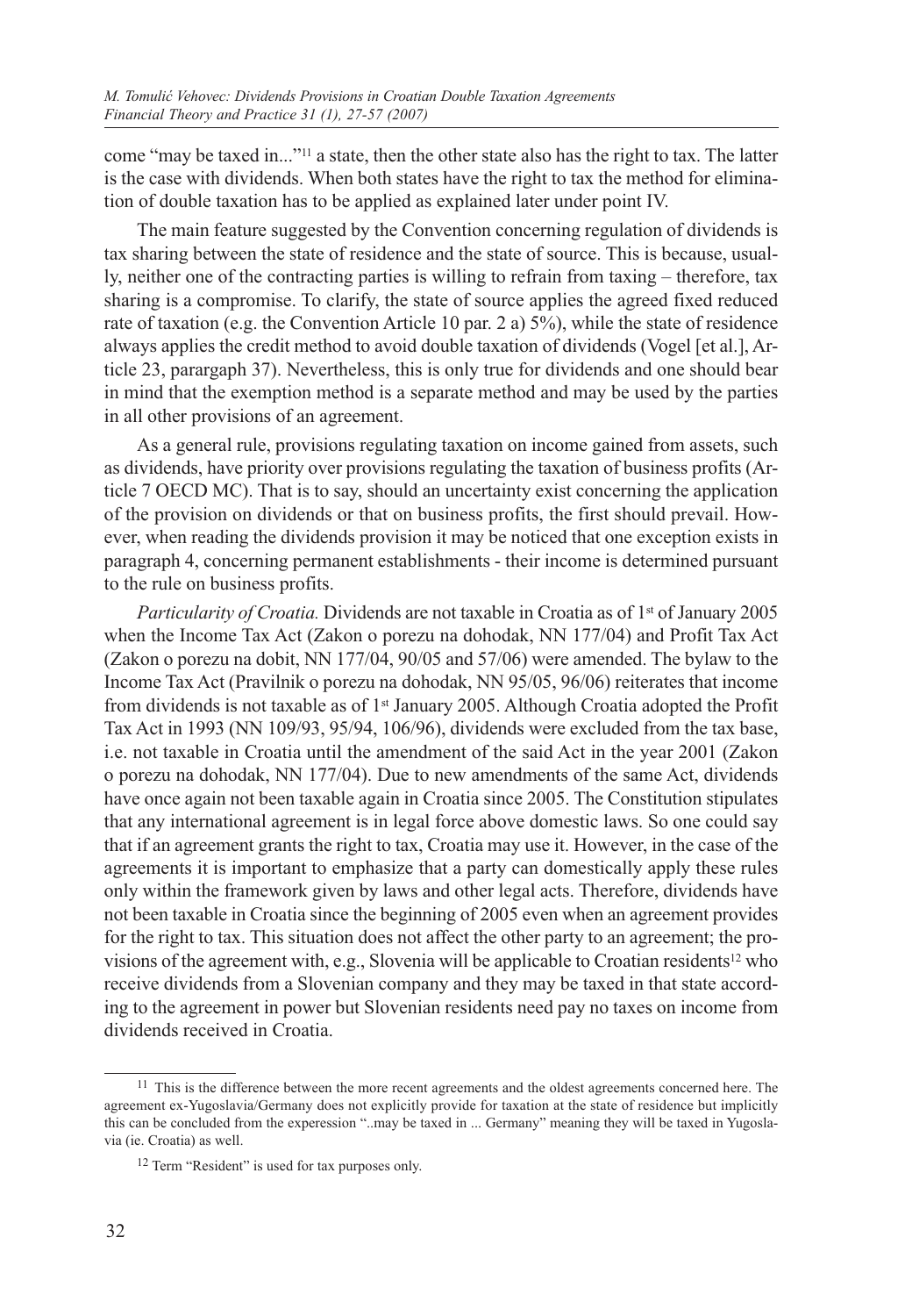## *3.2 Common terms and rules used in the rule on dividends*

There are two notions common to the rule on dividends: beneficial owner and the procedure of taxation.

## *3.2.1 Beneficial owner*

The treaty benefits, i.e. tax relief, will be available only if the beneficial owner of such payments is resident in the other contracting state. The concept of the beneficial owner is introduced in these provisions in order to avoid the abuse of an agreement. In other words, if the recipient was not necessarily the beneficial owner, then he could be an agent representing a real owner in a third country who is not entitled to benefit from an agreement (Šola, 2001:68). Payment – as stipulated in Article 10 paragraph (2) of all agreements analyzed here, except the one with Germany – has to be performed by the beneficial owner or for the benefit of the beneficial owner which is a resident of the contracting state.

*Rule:* "The beneficial owner is he who is free to decide: (a) whether or not the capital or other assets should be used or made available for use by others, or (b) on how the yields thereof should be used, or (c) both" and he has to be a resident of the contracting state(Vogel [et al.], 1998: Preface to Articles 10 to 12, par. 9).

Obstacles that exclude beneficial ownership may be different but they are correspondingly easy to prove with legal entities and difficult with individuals.

Therefore, in Croatia – the foreign person who receives the dividends (who is also the resident of the other contracting state) must present the official form issued by the state of residence verifying the residence and sign a statement guaranteeing he or she is the beneficial owner of the dividends. The competent office of the state of his residence will issue such a document only to an individual who is a resident tax payer according to domestic legislation. Otherwise, the state of source may tax according to its domestic law, not the agreement provisions. Croatian authorities issue such an official form only to a natural or legal person who is also a resident tax payer pursuant to domestic tax legislation (Ministarstvo financija, 2000:2).

However, the agreement of ex-Yugoslavia and Germany<sup>13</sup> does not use the term "beneficial owner" as the Convention suggests. This agreement does not determine that the recipient of dividends has to be a "beneficial owner". Thus, it can be a third agent or anyone else, the only condition being that this person has to be a resident of Yugoslavia (today Croatia). Nevertheless, the term "beneficial ownership" is used in paragraph 3 which determines the exception of permanent establishments. Therefore, it may be concluded that the agreement of ex-Yugoslavia and Germany adopts the requirement of "beneficial ownership" for all dividends – only within the context of a permanent establishment where the income will be taxed according to the provision on business profits or independent personal services. Thus, all the risks of possible abuse – such as that an agent benefits from this provision - remain in existence for the parties of this agreement.

<sup>&</sup>lt;sup>13</sup> The text of the provision may be found in Annex I to this paper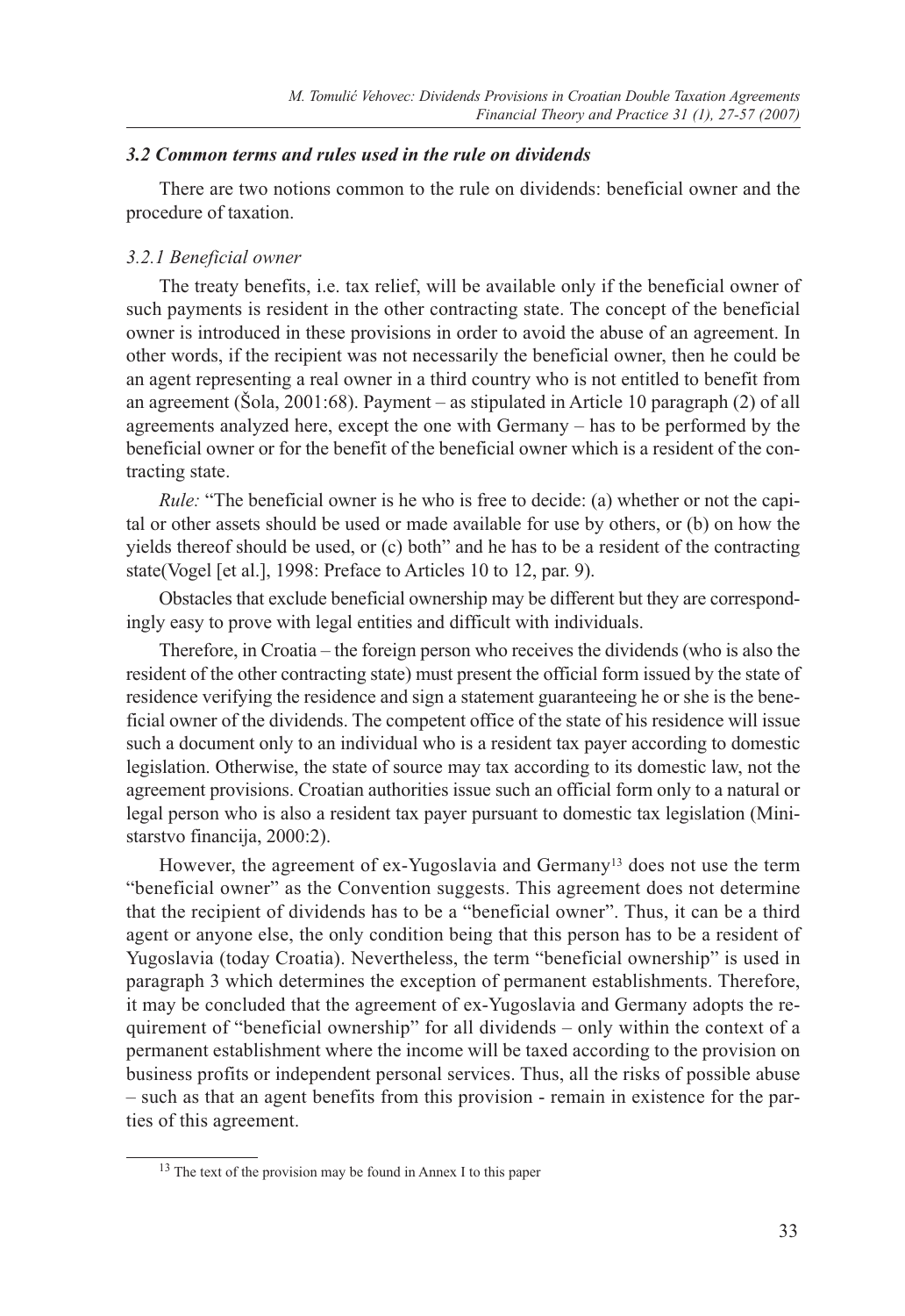## *3.2.2 Taxation procedure*

Taxes on dividends may be levied by withholding at source. It is actually retention of tax at source which is most often applied to the income of non residents, e.g. in Switzerland, the employer is obligated to retain taxes on a foreign employee's earnings and pay them to the tax authorities. In a similar manner, most countries provide for retention at source for taxes on dividends accruing to non-residents of that state.

*Rule*: The Convention foresees the following procedure for withholding tax on dividends: tax shall be paid according to the domestic tax rate in the state of residency (Article 10 par. 1) and tax shall be paid in the state of source at a reduced withholding rate (Article 10 par. 2).

If an agreement **-** (a) restricts the tax rate on dividends and other such items e.g. when tax is shared between the two contracting states, or (b) exempts such items altogether from the taxation of one party – the withholding procedure may be affected in two different manners. First, the debtor who owes the money may be authorized to retain a correspondingly lesser amount of tax. Second, the debtor may be obligated to withhold the tax at a normal rate under the domestic law but the excess will be later refunded to the person mentioned in the agreement (Staringer, 1994:571, par. 32). Therefore, when countries later, upon request, refund the correspondingly lesser amount of tax, they violate the reduced rate agreed upon in their agreement.

The Convention provides for mutual agreement only concerning dividends. The parties regulate the manner in which they shall implement their limited taxing right by way of mutual agreement on the procedure of withholding at source. The agreements concerned here differ in stipulating this matter but, essentially this mutual agreement is only a way to determine the way in which the limited taxing rights of the state of source shall be applied. The manner of taxation depends, most often, on the domestic legislation. Therefore, in Croatia, the tax on dividends will not be paid since the domestic legislation does not provide for it. Pursuant to the principle of tax sharing the tax already paid in the other state will be credited to the tax due in state of residence as stipulated by the provision on methods for limitation of double taxation. However, if Croatia is the state of source then the tax credit is 0% and the tax payer must pay the full tax on dividends in his state of residence.

*Croatia.* Used to apply the system of withholding at source but not any more, since dividends are not taxable as of January 2005.

*Germany*. The practice of Germany in most of its agreements is to retain the full domestic tax rate at source and later refund at request – this system is called "retain and refund". In order to get the surplus refunded, the taxpayer must submit a special claim for it or, to avoid this, may apply for an exemption certificate (IBFD, 2005:177).

*Slovenia.* The agreement overrides the domestic law. The paying company withholds tax at 25% on dividends transferred abroad or dividends distributed to non-residents, unless otherwise provided for by an agreement. If corporate tax of 25% was previously imposed, there is no withholding tax on dividends distributed to a Slovenian resident who is a legal entity (Zakon o davku od dohodkov pravnih oseb, UL 17/05, Article 68).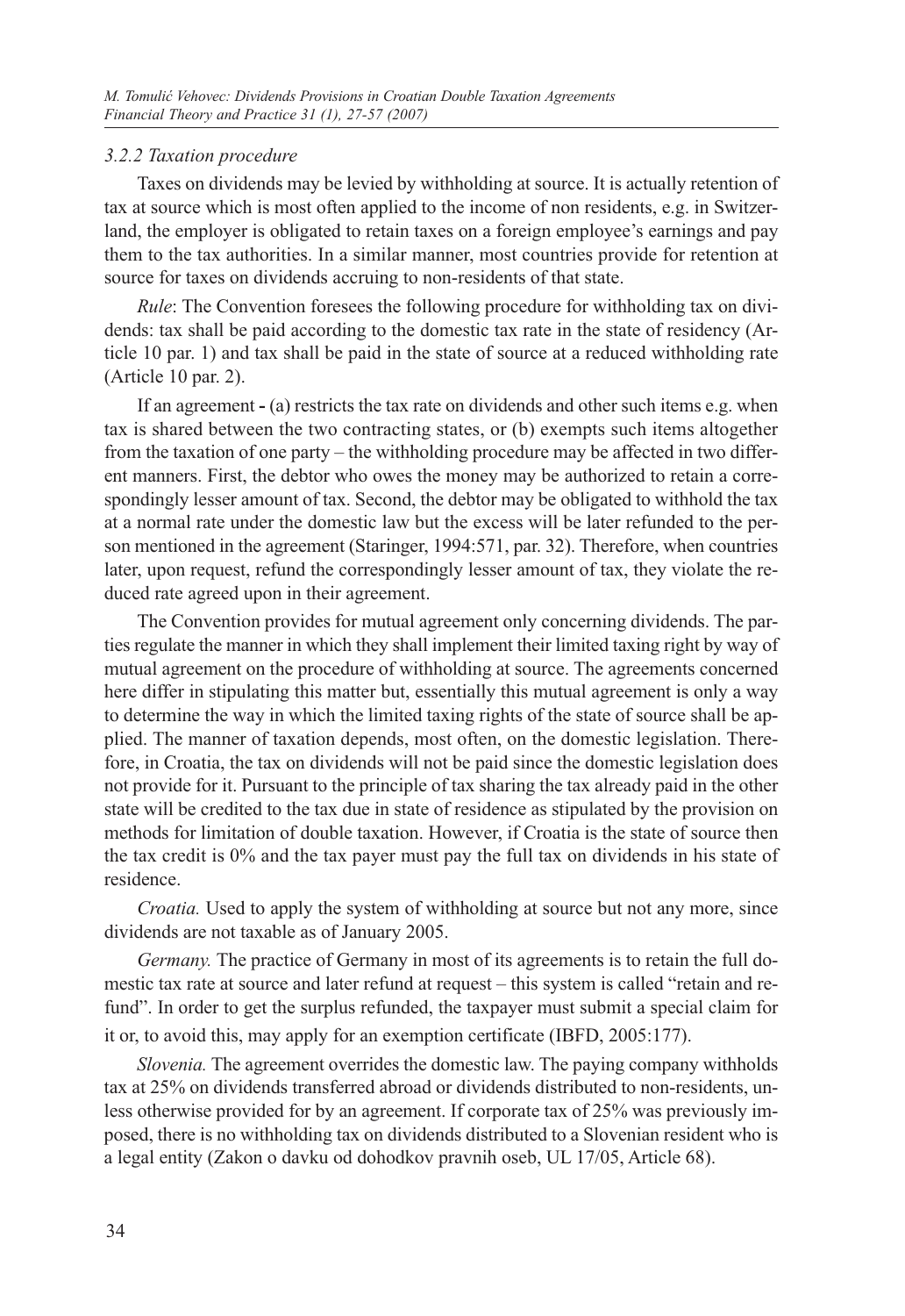*Austria*. The agreement with Croatia provides for the application of the domestic law of Austria in taxation of inter-company dividends (concept explained below under III, 1.3, b). Given that no minimum tax rate and no tax sharing are agreed, such dividends will be taxed at full domestic tax rate. Portfolio dividends will be taxed at 15% as agreed by the agreement.<sup>14</sup>

*Switzerland***.** The Swiss withholding tax rate is 35%, and Croatian resident shareholders are entitled to claim back the overpaid tax according to the agreement (Eckert, 2005). Thus, they will be entitled to claim back 4/7ths of the Swiss withholding tax leaving out 15% of the taxation levied.

#### *3.3 Manner of taxation*

 The way in which taxation is conducted is divided between the two contracting states. The first two paragraphs of the dividends provision regulate that.

# *3.3.1 Manner of taxation - State of residence (paragraph 1)*

In the Convention this provision confirms expressly that the state of residence is entitled to taxation of dividends received by its residents where: dividends are paid by a company that is a resident of a contracting state (source) to a resident of the other contracting state (residence).

This clarifies in which cases Article 10 is applicable, in other words, it is applicable only when two contracting states are concerned. If the company distributing benefits is a resident of any third state but the state of source, Article 10 does not apply (OECD, 1997, Article 10(1), par. 8).

Among the analysed agreements only the one with Germany does not contain an express confirmation of the above mentioned rule, but regulates where: dividends paid by a company resident in the Federal Republic of Germany (source) to a resident of Yugoslavia (residence) may be taxed in Germany15 (source). However, the tax so charged may not exceed 15 per cent of the gross amount of the dividends.

Tax sharing is agreed but not as the Convention provides for. The usual rule is shrunk into one paragraph. There is no differentiation between direct and all other investments. Moreover, the rule refers only to a recipient in ex-Yugoslavia (as the state of residence) not *vice versa*. In other such agreements, countries are usually referred to as the "state of residency" or "state of source" because each contracting parties can be both. However, in the case of this agreement the situation is different and ex-Yugoslavia (today Croatia) may only be the state of residence and Germany may only be the state of source. The rate of taxation in Germany (the state of source) is set at 15% for all and any dividends, and whether the recipient is a company or an individual is completely disregarded. It can be concluded that while the Convention limits taxation in the state of source at 5% and 15%, this agreement with Germany does not benefit from such a provision. This is probably explicable by the nature of the political organization of ex-Yugoslavia. However, looking

<sup>&</sup>lt;sup>14</sup> Dividends received by an individual who is the beneficial owner of shares with voting rights.

<sup>15</sup> Full text in Annex I.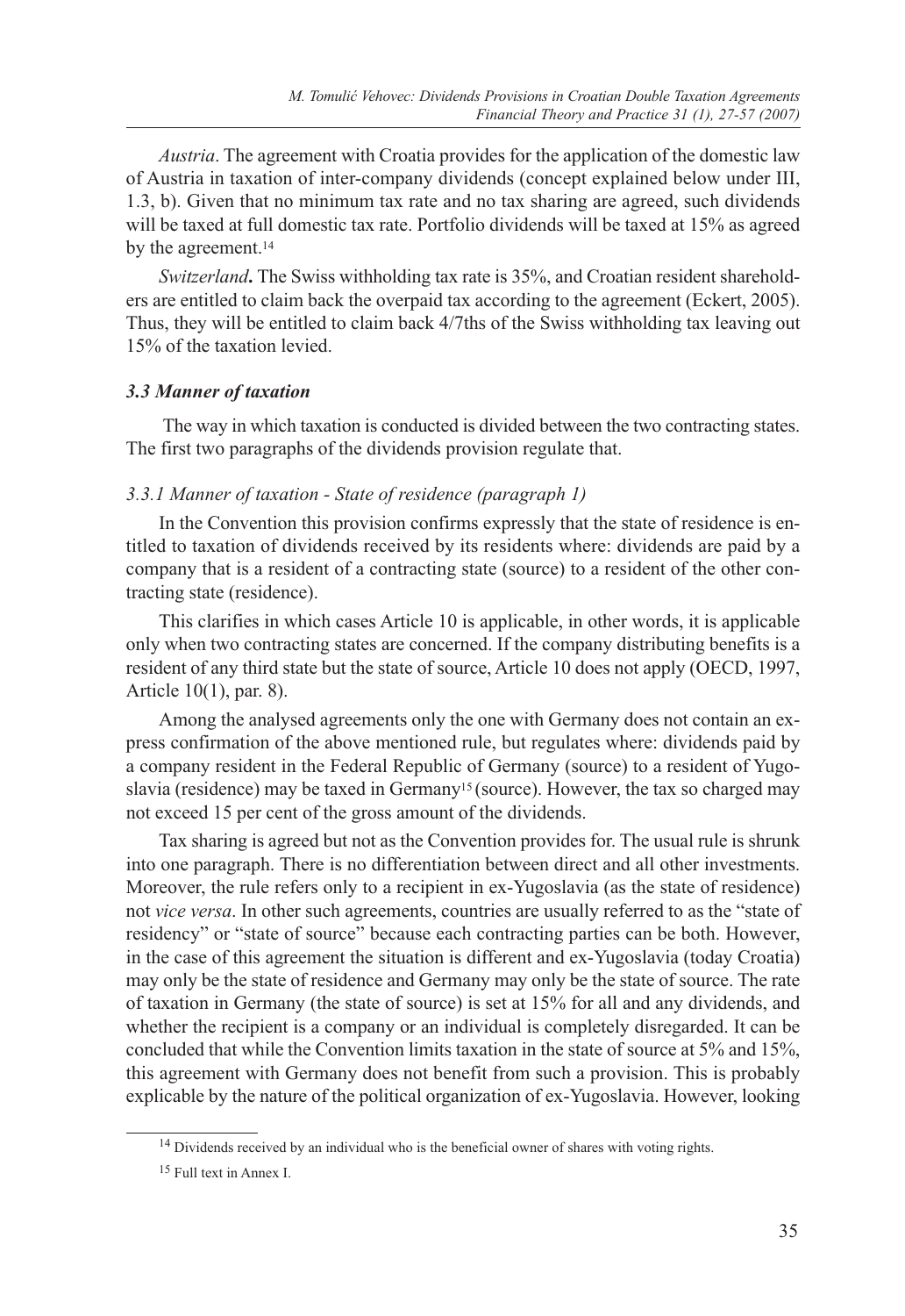from today's perspective, this agreement left a huge area uncovered. Dividends distributed from Croatia to Germany do not benefit from this document, there is no maximum limited tax rate for dividends arising in Croatia (domestic tax on dividends was 15% until 2005). Fortunately for German investors, even though this area is not regulated by agreement they benefit from overall non taxation of dividends in Croatia. Considering that Germany has the practice of exempting income from dividends received in other countries and dividends are presently not taxable in Croatia, German residents benefit from double non taxation of dividends.

# *3.3.2 Manner of taxation – State of source (paragraph 2)*

*Inter-company dividends.* In practice there exists a distinction between inter-company dividends and all other dividends in the state of residence. According to Vogel [et al.] (1998, Article 10, par. 11), as states of residence, Germany and Switzerland typically provide for the exemption of taxation for inter-company dividends arising in a recipient's state of source (in Germany this principle is called Schachtelprivileg).

This paragraph regulates taxation by the state of source. The Convention provides for maximum rates of taxation and the parties may agree otherwise. In addition, for the dividends to be recognized as inter-company dividends according to the Convention, the beneficial owner has to: be a company (other than a partnership) that holds directly at least 25% of the capital of the company paying the dividends.

The Convention, version from 2003, makes a distinction between inter-company dividends (they may be called the associated company dividends as well - Article 10  $(2)$  (a)) and all other dividends (Article 10 (2) (b)). If the beneficial owner holds a certain share (usually 25%) of ownership in the company that pays the dividends, a special reduced taxation rate is applied, overriding the general rule for all other dividends. The Convention provides for a maximum of 5% tax on inter-company dividends and a 15% tax rate on all other dividends.

It can be concluded thus, that direct investment is more favourably treated than other investments. However, this is only true when companies are investors. Individuals or partnerships do not enjoy the same advantage.

The phrase *other than a partnership* is relevant only if the domestic systems of the two contracting States allow partnerships to be considered as independent taxable entities (Vogel [et al.], 1998, Article 10 par. 74). However, that phrase is not used in the agreements of Croatia concerned here. This is obviously due to redundancy with domestic legal systems of the parties.

The second sentence foresees the mutual agreement by competent authorities of the contracting parties. This allows the tax authorities to choose the withholding method, which was described above.

Particularities of the analysed Croatian agreements:

The agreement with *Germany* (in its Article 11 on dividends) regulates only Croatian investments in Germany and not the opposite as well. Thus, German investments in Croatia are regulated only by the Croatian domestic law as if no agreement was signed. Such investments do not benefit from a limited taxation at source in Croatia, which would be ex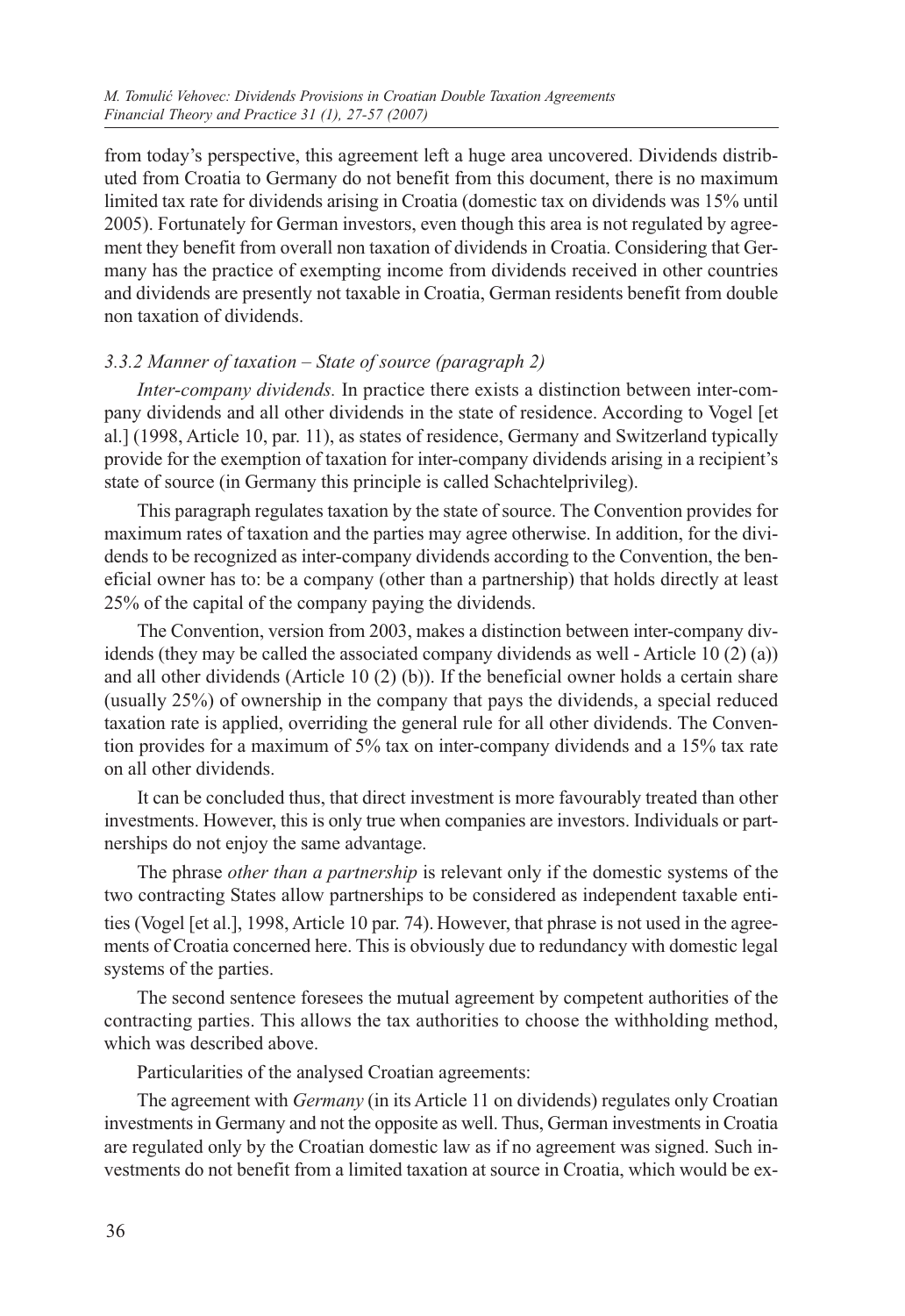pected. However, given that Croatia does not tax dividends at all - such dividends are not taxable either. In addition, the agreement does not differentiate between the inter-company dividends and all other dividends. Hence, such participations of Croatian companies are not taxed at a lower tax rate than portfolio investments. This agreement was signed in 1989, nevertheless, the Convention had incorporated the said principle as early as 1989, and thus the agreement with Germany could have contained it as well. In other words, the reasons for such wording should be sought in other motives the parties might have had. It could be this was the policy Germany had when negotiating. One of the reasons why this agreement did not contain the said differentiation is probably because in the ex-Yugoslavia, joint stock companies did not exist. There were various legal entities referred to as "companies" – organisations of associated labour, all of which belonged to the people, for there was no private ownership. This could be one of the reasons why such a provision was considered redundant given that an ex-Yugoslav "company" could not have fulfilled the condition of a company in a capitalist society. Obviously, all dividends are taxed at source (source being always Germany) at maximum tax rate of 15%.

The agreement with *Austria* is somewhat particular in regulating the taxation of intercompany dividends. Article 10, paragraph 2 b) provides for inter-company dividends being taxed *only* in the state of residence subject to the provision of Article 23, paragraph 1c) which stipulates that such dividends shall be exempt from taxation in Austria. The provisions read as follows:

| Article 10, paragraph 2 b)                      | Article 23, paragraph 1 c)                          |
|-------------------------------------------------|-----------------------------------------------------|
| If the beneficial owner is a company (other     | Dividends covered by subparagraph b) of para-       |
| than a partnership) which holds directly at     | graph 2 of Article 10 and paid by a company         |
| least 10 per cent of the capital of the company | which is a resident of Croatia to a company which   |
| paying the dividends, such dividends shall,     | is a resident of Austria shall, subject to the rel- |
| subject to the provisions of subparagraph c of  | evant provisions of the domestic law of Austria     |
| paragraph 1 of Article 23, be taxable only in   | but irrespective of any deviating minimum hold-     |
| the Contracting State of which the beneficial   | ing requirements of that law, be exempt from tax    |
| owner of the dividends is a resident.           | in Austria.                                         |

The provision of Article 10 lowers the direct holding rate to 10% and provides that inter-company dividends will be taxed according to Austrian domestic law *only*. Thus, there is no tax sharing foreseen for taxation of inter-company dividends. However, if the two provisions are analyzed more closely it may be concluded that inter-company dividends distributed by a Croatian company will not be taxed in Croatia or in Austria either because Article 23 provides for exemption. In turn, inter-company dividends distributed by an Austrian company to an owner residing in Croatia will not be taxed in Austria because such dividends may be taxed in the state of residence only, but they will not be taxed in Croatia either because domestic legislation does not foresee taxation of dividends. Therefore, beneficial owners of inter-company dividends will benefit from double non taxation.

The agreement with *Slovenia* does not differentiate between inter-company dividends and portfolio dividends as it does not differentiate between companies and individuals (le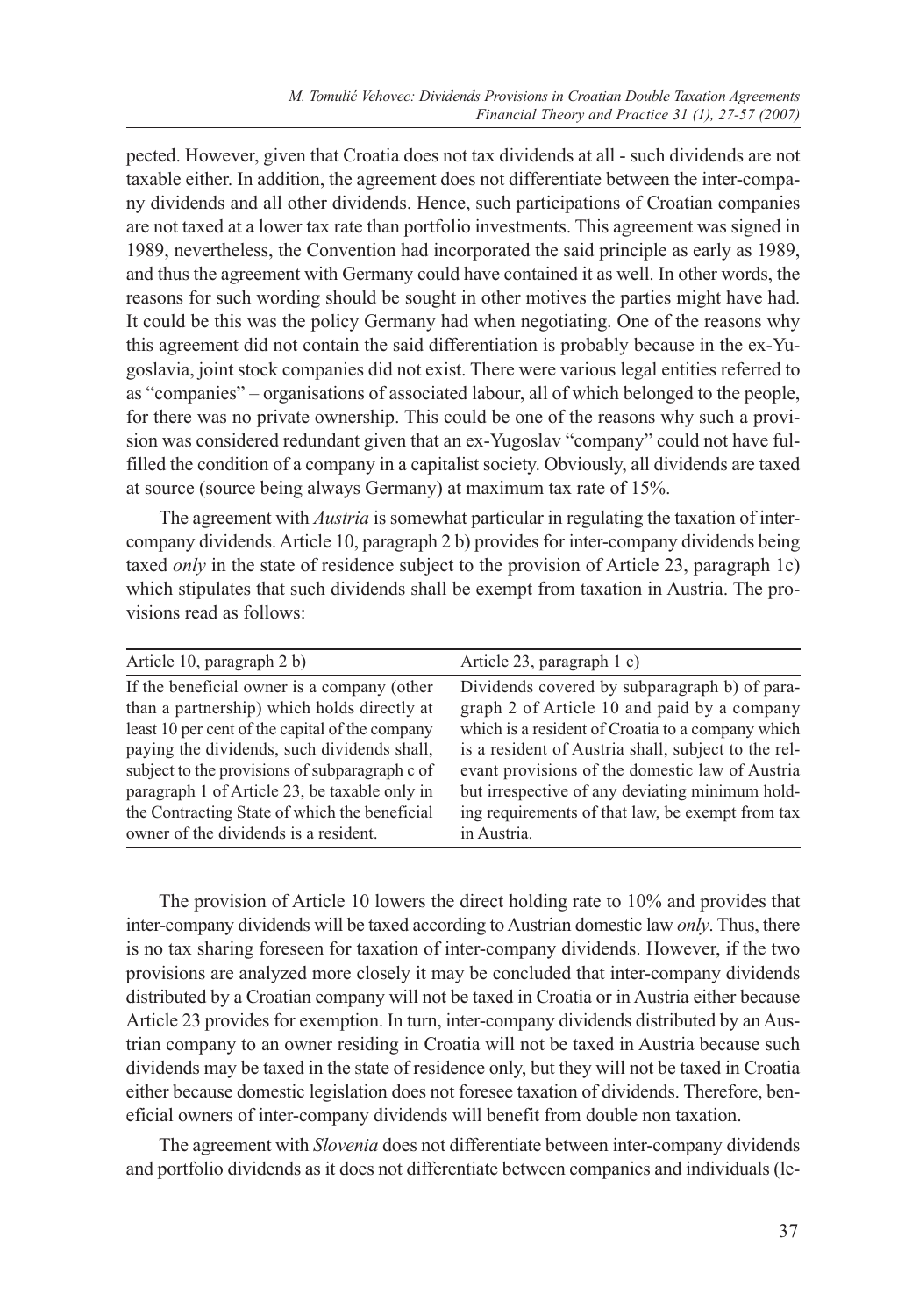galand natural persons), using rather a flat tax rate of a maximum 5% of the gross amount of the dividends in the state of source. Thus, all investments are treated equally and none are favored over the others, or rather, the Convention recommended maximum 15% tax rate for portfolio dividends is lowered to the same maximum tax rate as recommended for the inter company dividends. This text is similar to the agreement with Germany in that it does not differiate between inter-company and portfolio dividends. However, one significant difference is that the limited tax rate is lowered to 5% whereas in the agreement with Germany it is 15% for all. This lowers the tax burden for Croatian investors in Slovenia because in the end they only pay the 5% in Slovenia. Slovenian investors in Croatia do not benefit from this lowered tax rate because when Slovenia applies the credit method to the repatriated dividends, the tax rate will be augmented to Slovenian domestic tax rate.

| Agreement                 | Amount of direct                      |             | Limited tax rate $(\% )$ | Dividends                   |
|---------------------------|---------------------------------------|-------------|--------------------------|-----------------------------|
|                           | holding required                      | Individuals | Companies                | Article in the<br>agreement |
| ex-Yugoslavia<br>/Germany | independent of the<br>direct holding  | 15          | 15                       | 11(1)                       |
| Croatia /<br>Switzerland  | 25% possible<br>for companies only    | 15          | 5                        | 10(2)                       |
| Croatia /<br>Austria      | $10\%$ possible<br>for companies only | 15          | $0$ (exempt)             | 10(2)                       |
| Crotia/<br>Slovenia       | independent of the<br>direct holding  | 5           | 5                        | 10(2)                       |

|  |  |  | Table 3 Taxation of inter-company dividends |  |
|--|--|--|---------------------------------------------|--|
|--|--|--|---------------------------------------------|--|

*Source: author*

# *3.4 Definition of dividends*

The agreements do not define dividends clearly and definitely. As stipulated in the Convention Commentary, it is impossible to define dividends fully and exhaustively due to great differences between the domestic laws of the countries. Consequently, the definition merely mentions examples to be found in the majority of the member countries' laws (OECD, 1997, Article 10 (3) par. 23).

Payments regarded as dividends may include not only distributions of profits decided by annual general meetings of the shareholders, but also other benefits in money or money's worth, as long as the state of paying company's residence taxes such benefits as dividends (ibid, Article 10 (3) par. 28).

The text defining dividends refers to the domestic law of the state of source. Hence, domestic law of the contracting party applies and leaves no scope for any different agreement application by the other party – the state of residence.

*Rule:* The Convention defines dividends as: (1) income from shares, jouissance shares or jouissance rights, mining shares, founders' shares; (2) from other rights, not being debt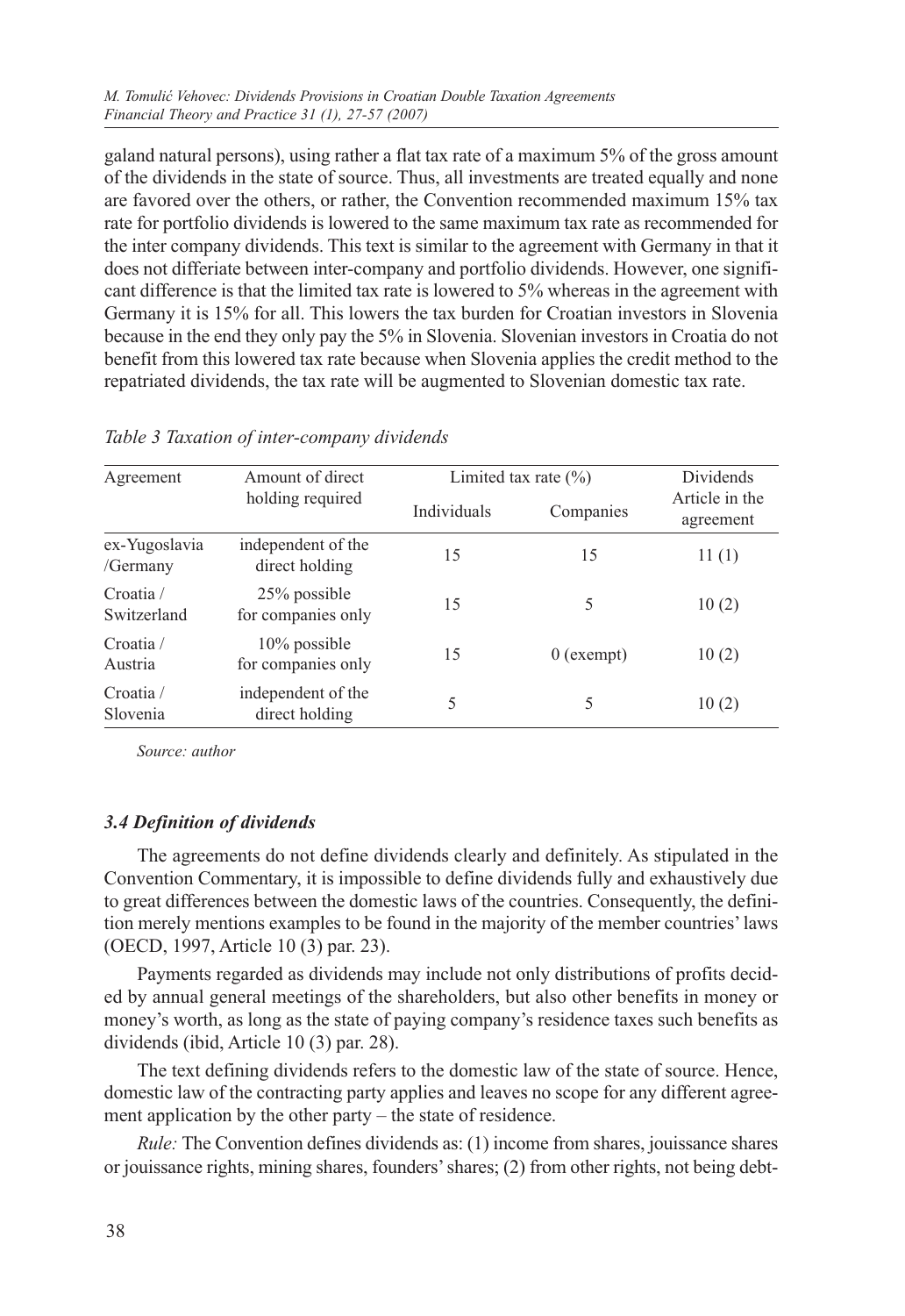claims, participating in profits; (3) as well as income from other corporate rights, to the extent that such income is subjected to the same taxation treatment as income from shares by the laws of the state of which the company making the distribution is a resident.

Although the definition is separated in three parts for easier analysis, these parts are not independent – it is a single rule. Each part of the definition refers to the previous one and narrows it down e.g. income specified in the first part shall not be considered as dividends if it is derived from debt claims or only income from corporate rights can be considered as dividends even the one derived from debt claims (Vogel [et al.], 1998, Article 10 par. 185).

The first two parts of the definition shall be interpreted only by reference to the treaty itself. The third part of the definition shall be interpreted with reference to the domestic law of the state of source (ibid, Article 10 par. 186). Thus, the law of the State of source shall become "treaty law" regarding this matter. Therefore, if an entity is qualified as a company by one contracting state but not by the other, the law of the State of effective place of management shall prevail (OECD, 1997, Article 10 (3) par. 27).

*Ad 1)* The Convention and most treaties mentioned here include jouissance shares or jouissance rights, mining shares, founders' shares in their dividends definition. Bons de jouissance are a type of equity security known as profit sharing certificates that confer no voting rights and have no par value. However, the Croatia/Switzerland agreement fails to mention them even though such rights are quite common in Switzerland and are granted by companies and may carry all such property rights as shareholders may expect for voting or other control rights (Vogel [et al.], 1998, Article 10 par. 193).

These jouissance shares or jouissance rights are hybrids and the payments based on them are usually subject to the provision of interest, unless the treaty clearly defines them as dividends (IBFD, 2005:175). Obviously, in this case income from juissance rights was not intended to be considered as dividends by the contractual parties of the said agreement. Thus, the scope of the definition of dividends is narrowed and such rights are subject to the provision of interest.

*Mining and founders' shares* are mentioned in all agreements treated here except for the Croatia/Switzerland agreement. These concern shares in mining companies. The lack of these usual examples in some agreements may show an attempt by the authors to eliminate any barriers to qualification of the dividends. Using only the term shares may mean that the authors wanted to leave the interpretation of this term completely free, not binding it by any additional examples. The only thing that limits this quite wide notion of shares is the remaining two parts of the definition.

*Ad 2)* This phrase *from other rights, not being debt-claims, participating in profits* is mentioned in all agreements treated here. It refers only to participatory rights the title to which is documented by securities. This phrase limits the first part of the definition in that it clearly excludes debt-claims (even if this limit is not expressly stipulated in domestic law of a party).

*Ad 3)* This last part of the definition is also included in all agreements analysed here and elevates the domestic law of the state of source to the level of treaty law. Thus, any decision made by the state of source qualifying an item of income as a dividend has a binding effect on the recipient's state of residence as well.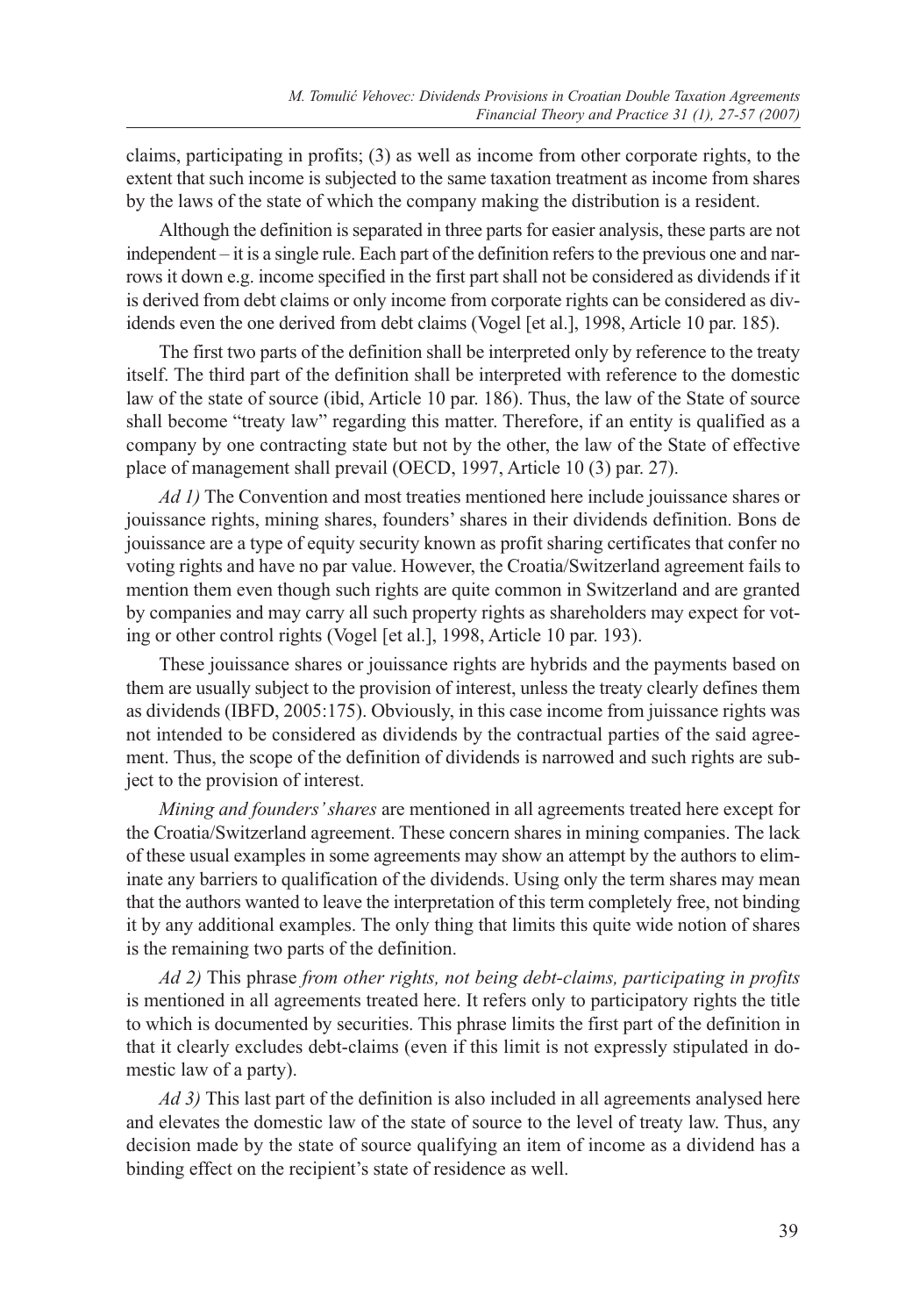Nevertheless, the state of source may not determine dividends negatively, meaning, it may not determine what items of income do not constitute dividends. However, if the state of source fails to qualify certain income as dividends, such income may still be treated as dividend in the state of residence (Vogel [et al.], 1998, Article 10 par. 220).

The agreement with Germany in its third part of definition fails to mention the restriction that the items of income subjected to the same taxation treatment as income from shares must arise from "corporate rights". This shows an attempt to remove treaty barriers to reclassification of dividends.

|                               |                                                                                                                  |                                                                                | The term dividends means:                                                                                                                                                                                                                                                     |                                                                                                                                               |
|-------------------------------|------------------------------------------------------------------------------------------------------------------|--------------------------------------------------------------------------------|-------------------------------------------------------------------------------------------------------------------------------------------------------------------------------------------------------------------------------------------------------------------------------|-----------------------------------------------------------------------------------------------------------------------------------------------|
| Agreements<br>countries       | income from<br>shares, jouissance<br>shares or jouis-<br>sance rights, min-<br>ing shares, found-<br>ers' shares | from other rights,<br>not being debt-<br>claims, participat-<br>ing in profits | as well as income<br>from other corpo-<br>rate rights, to the ex-<br>tent that such income<br>is subjected to the<br>same taxation treat-<br>ment as income from<br>shares by the laws of<br>the State of which the<br>company making the<br>distribution is a res-<br>ident. | additions                                                                                                                                     |
| Croatia /<br>Switzerland      | income from<br>shares                                                                                            | as Convention                                                                  | as Convention                                                                                                                                                                                                                                                                 |                                                                                                                                               |
| Croatia /<br>Austria          | as Convention                                                                                                    | as Convention                                                                  | as Convention                                                                                                                                                                                                                                                                 |                                                                                                                                               |
| Ex<br>Yugoslavia /<br>Germany | as Convention                                                                                                    | as Convention                                                                  | as the Convention but<br>not mentioning in-<br>come from corpora-<br>te rights                                                                                                                                                                                                | income derived by<br>a sleeping partner<br>form his participa-<br>tion as such, distri-<br>butions on invest-<br>ment trust certifi-<br>cates |
| Croatia/<br>Slovenia          | mining rights are<br>omitted                                                                                     | as the<br>Convention                                                           | as the<br>Convention                                                                                                                                                                                                                                                          |                                                                                                                                               |

*Table 4 Defining the dividends*

*Source: author*

*Particularity of agreement with Germany* - sleeping partner and distributions on investment trust certificates – in the agreement with Germany there is an addition to the definition:" *… income derived by a sleeping partner from his participation as such and distributions on certificates of an investment trust."* According to domestic law of Germany, interest paid on the loan or sleeping partner's profit share are treated as dividends (ibid, Article 10 par. 200). Under the system established by the Convention, income de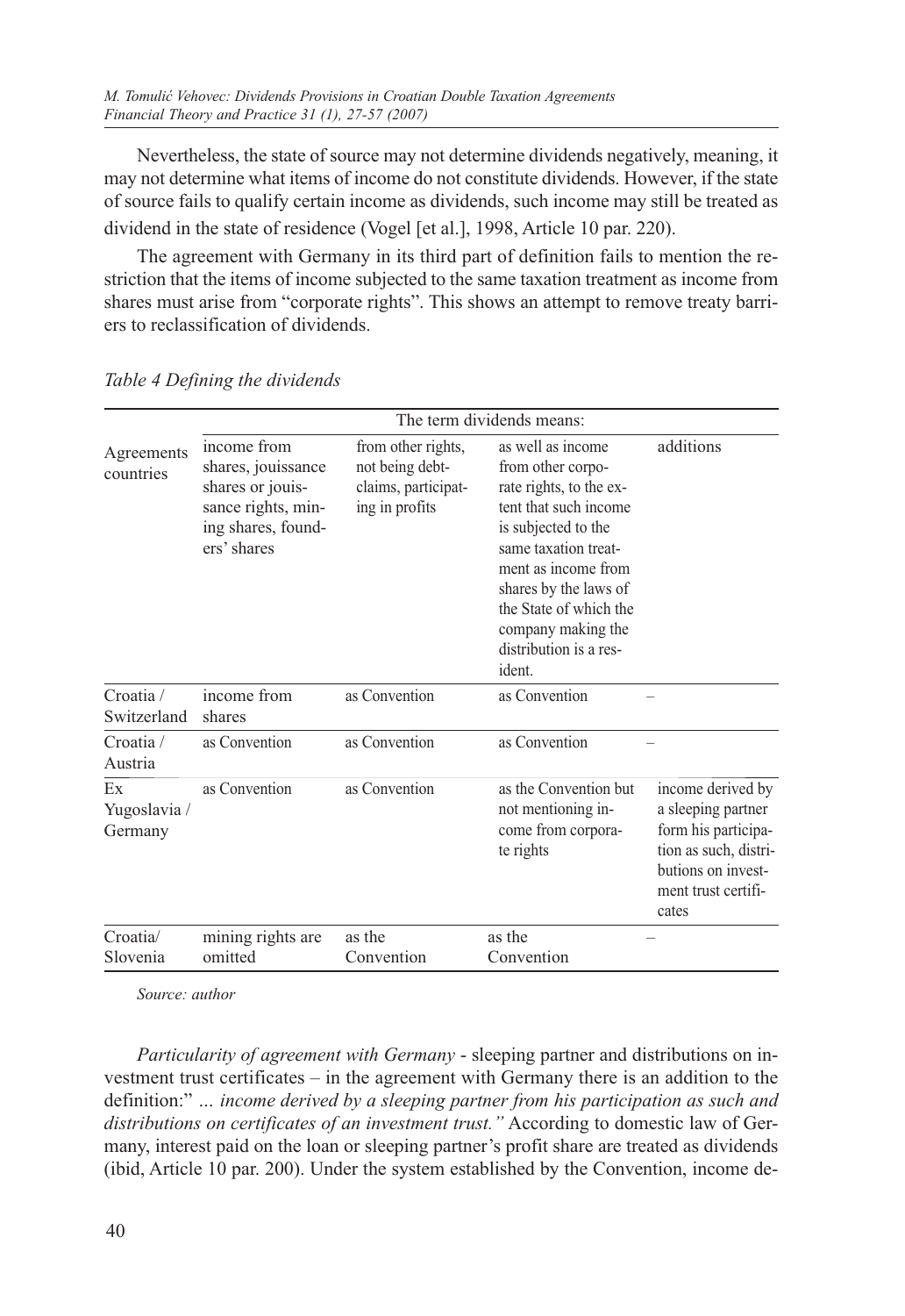rived by a sleeping partner falls under the scope of interest within the meaning of Article 11 on interest. However, the agreement with Germany expressly includes "…income derived by a sleeping partner…" in its definition of dividends. Therefore, the differentiation between interest and dividends is clear – in this agreement income derived by a sleeping partner falls under the scope of dividends.

Regarding the distributions on investment trust certificates - "Income accruing to German open-end investment funds is deemed to pass through them and is therefore attributed to the holders of the certificates issued by the funds." Distributions by German investment funds come under the mentioned dividend definition only to the extent "… that they arise from receipts, which in turn would be considered dividends if obtained directly  $-$  i.e. without the fund's intervention  $-$  by the holder of the certificate" (ibid, Article 10 par. 209).

## *3.5 Permanent establishment*

*The exception of permanent establishments proviso*. Article 10 (4) of the Convention provides for an exception in the general rule of taxation of dividends. This is when a company forms a permanent establishment<sup>16</sup> maintained by an enterprise in the state of source or a fixed base from which an individual performs his personal services (e.g. a branch or an office). In that way, the state of source may tax only the net amount of the business profits or income and not the gross amount of the dividends. In other words, this means that only in this exceptional case are dividends not taxed according to the lower rate provided by the agreement. They are taxed as business profits (or as independent personal services; however, this stipulation was erased from the 2003 Convention). Since the provision regulating business profits does not provide for a special reduced rate, this means that such income *is* taxed – according to the rates of domestic legislation of the state of source.

*The range of application.* A permanent establishment is defined in Article 5 of the Convention.

*Rule of exception* is given in provisions concerning dividends (typically paragraph 4) and it provides that if: (1) a resident of one contracting State receives from sources in the other contracting State; (2) dividends of which he is the beneficial owner; (3)and at the same time carries on a business there through a permanent establishment, (4) or performs independent personal services there from a fixed base, (5) and where such dividends pertain to the permanent establishment or fixed base, the taxation of such items of income shall be governed by the provision on business profits (Article 7 of the Convention) or that concerning independent personal services (Article 14). The article stipulating taxation of independent personal services is erased from the Convention (version January 2003) due to redundancy. Thus, taxation of such items are only be governed by the provision on business profits.

*Ad* 1, 2) The relationship must always be between the two contracting states, any third states being excluded from this rule. Only assets arising between the parties of the agreement are concerned.

 $16$  Each agreement provides for a definition of "permanent establishment" (usually in Article 5).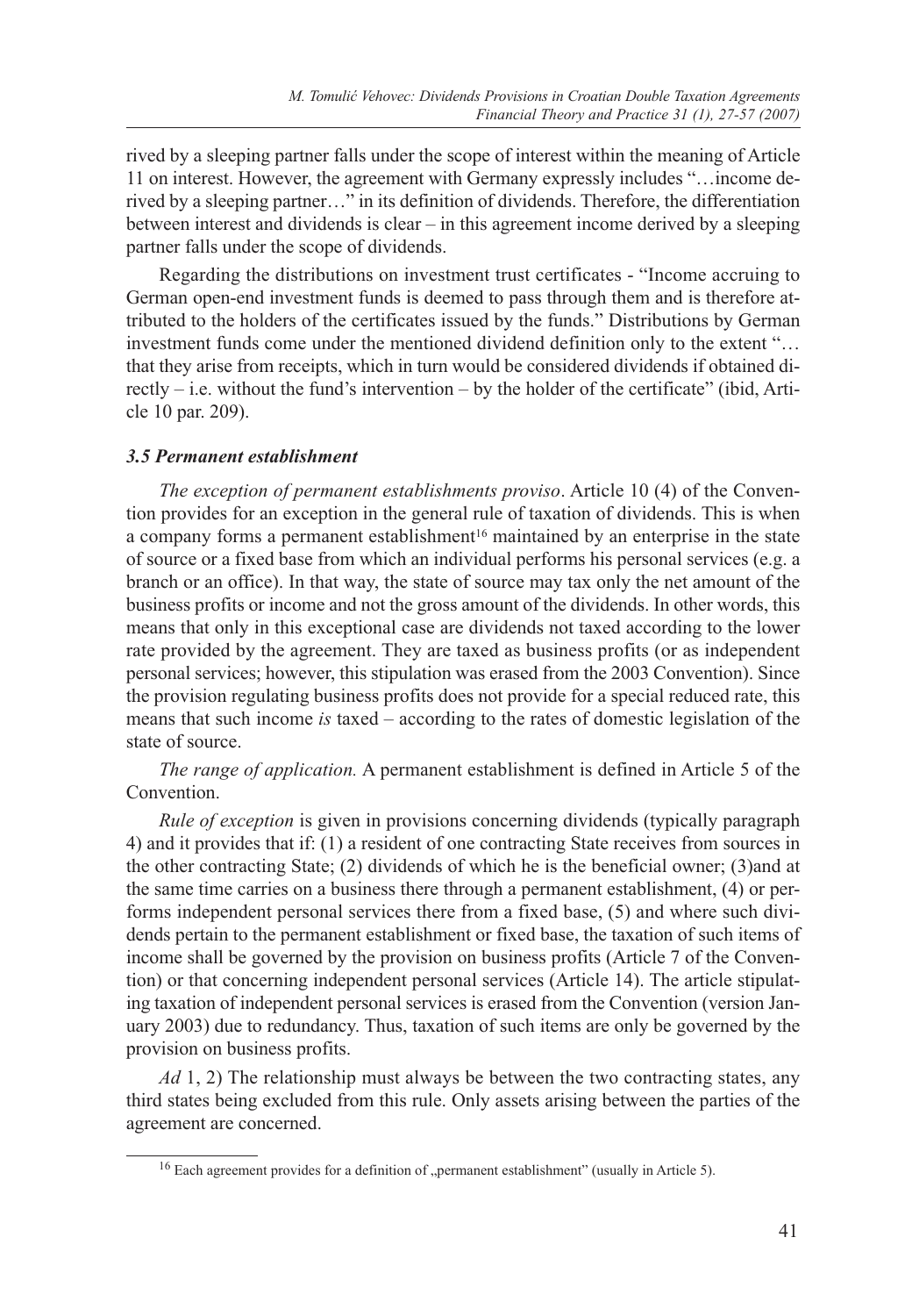*Ad* 3, 4) Conduct of business may be direct or indirect (e.g. through a partner).

*Ad* 5) The dividend, interest or royalty must be directly or effectively connected to the right or property (e.g. investment of the beneficial owner) (Vogel [et al.], 1998, Preface to Arts 10 to 12 par. 24, 25).

Croatian agreements with Germany, Switzerland and Austria provide for the said exception but they still contain the wording of Article 14 on independent personal services which was deleted from the Convention (version January 2003). However, this does not change much in the application of these documents because the provision on business profits governs the taxation of such items of income in the end. This means that business profits are taxed according to domestic legislation of the state where the permanent establishment is situated. The business profits of the permanent establishment are established by way of direct or indirect tax method as stipulated in Article 7 of the Convention. The direct method means taxation on the part of the business profits of the permanent establishment only (applied in Croatia – Zakon o porezu na dobit, NN 177/04, 90/05, 57/06, Article 15). By way of the indirect method (if customary in the state which is entitled to tax, e.g. Germany) the profits are determined to be attributed to a permanent establishment on the basis of an apportionment of the total profits of the enterprise to its various parts, and thus only the profits pertaining to one designated permanent establishment are taxed (Zdravec, 2000:105).

# *3.6 Extra-territorial taxation*

Together with the exception of the permanent establishment, this is the second exception concerning the provision regulating dividends. This paragraph deals only with dividends paid by a company which is a resident of a contracting state to a resident of the other contracting state. Certain states tax also distributions by non-resident companies for profits arising in their territory. Pursuant to Article 7 of the Convention, they may well do so, but the shareholders of such companies should not be taxed as well at any rate (OECD, 1997, Article 10 (5) par. 33).

This paragraph is not present in the agreement with Germany. All other agreements are in line with the Convention. The Convention prohibits the "extra-territorial" taxation of distributed dividends and gives priority to the residence/permanent establishment principle. Thus, a state cannot tax profits of a non-resident company even if the profits were derived from its territory.

This paragraph provides only for taxation at source, thus, it does not regulate taxation at residence (ibid, Article 10 (5) par. 37).

*Range of application.* Only the state of residence of the company may tax the profits. However, the state of source may tax any profits if: (a) the dividends accrue to a resident of the state of source of the profit, or (b) the shareholder is not a resident of that state of source – the holding in respect of which the dividends are paid is effectively connected with a permanent establishment or a fixed base situated in the state of source (Vogel [et al.], 1998, Article 10 par. 252).

*Rule*. Where (a) company which is a resident of a contracting state (b) derives profits or income from the other contracting state (state of non-residence), that other state may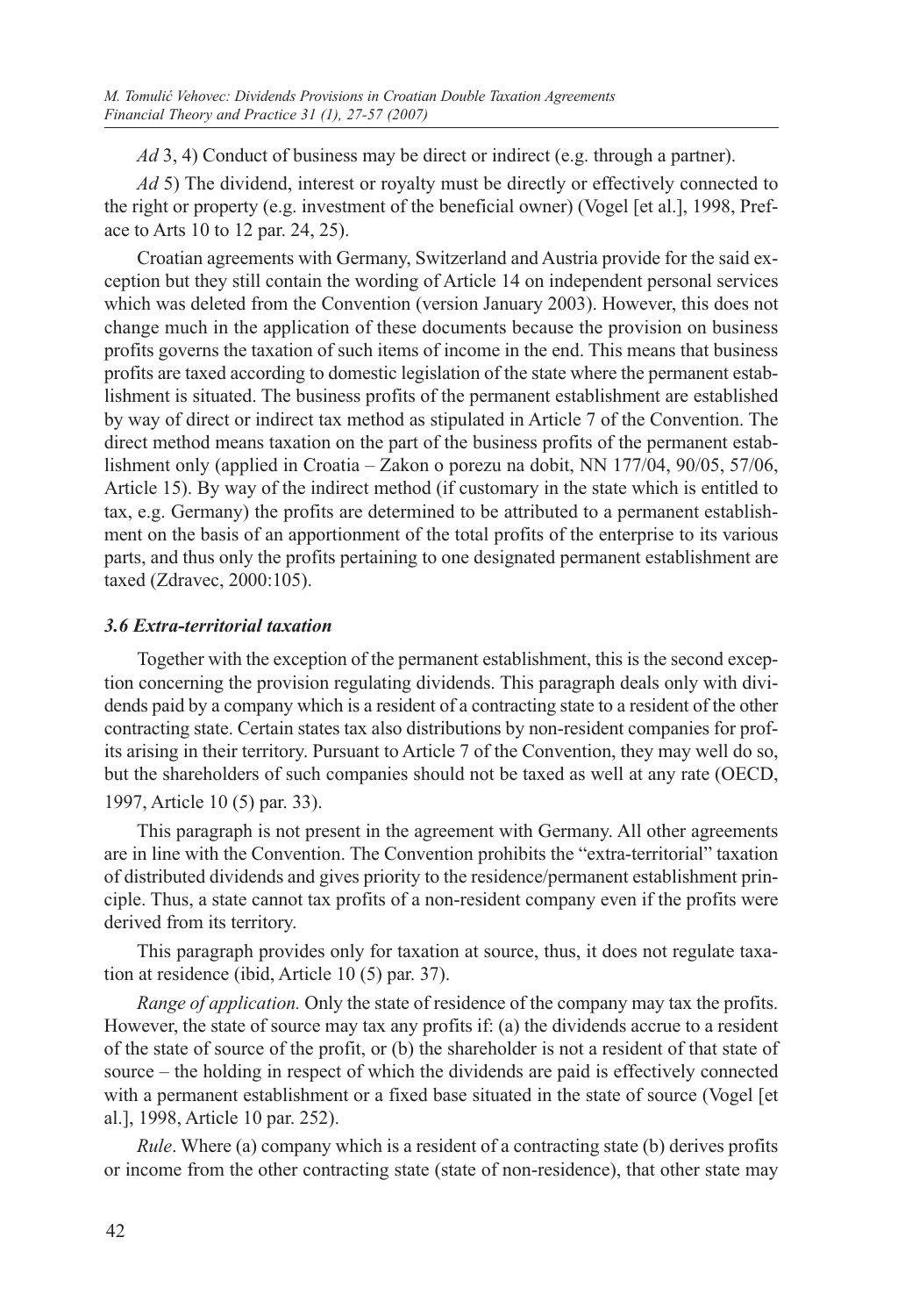not impose any tax on the dividends paid by the company, except insofar (c) as such dividends are paid to a resident of the state of non-residence or (d) as the shareholding in respect of which the dividends are paid is effectively connected with a permanent establishment or a fixed base situated in the state of non-residence. Furthermore, the state of nonresidence may not subject the company which is a resident of the other contracting state (e) to a tax on undistributed profits, even if the dividends paid or the undistributed profits (f) consist wholly or partly of profits or income which the company derived from the state of non-residence (ibid, Article 10 par. 255).

More simply stated - the state of source may not tax dividends paid by a non-resident except if (a) the recipient is the resident of the state of source or (b) there is an effective connection to a permanent establishment or a fixed base situated in the state of source.

The ban on extra territorial taxation applies only if the company is not also a resident of the other contracting state from which it derives income or profits. The place of residence shall be determined by application of the definition of residence stipulated in agreement (in particular, its Article 4), and not domestic law (ibid, Article 10 par. 257).

The rule's basic purpose is to draw the line between the taxing powers of the two contracting states in regard to their residents (ibid, Article 10 par. 258). With exception of the permanent establishment this provision allows for taxation of dividends only if the recipient is a resident of the state imposing the tax. Taxation is not allowed if the recipient is a resident of the other state or of a third state (ibid, Article 10 par. 259). However, Article 10 (1) to (4) is inapplicable if the state of source of the dividends and the state of the recipient's residence are the same. In that case, Article 21, entitled "other income", is applicable. This means that if the effect of the ban is not applied under Article 10 (5) it will be applied through the application of the provision regulating other income (OECD, 1997, Article 10 (5) par. 35). The same situation arises if the recipient is a resident of the third state and that state has an agreement with the state where the dividends are cashed in (ibid).

# **4 Methods for elimination of double taxation**

When applying the principle of tax sharing, the parties have to agree on a certain method of splitting this right in advance. Chapter V of the Convention provides for a choice between the exemption method and the credit method as two equally valid but separate solutions. Neither of them is the one and only method, and very often in agreements each prevailing one is supplemented by elements of the other. In other words, although the two methods are as different as black and white, in practice they are often mixed to gray. There is one exception to this freedom of choice and that is, that even when a state chooses the exemption method, the Convention always<sup>17</sup> applies the method of tax credit on taxation of dividends. This is in order to respect one of the basic principles of the model convention – the principle of tax sharing. However, contractual parties are free to give up their right to tax and apply the exemption method on dividends as well as it will be seen in the agreement with Germany. The Convention suggested two methods in Articles 23A and B

<sup>&</sup>lt;sup>17</sup> In practice, this rule is sometimes changed and exemption mathod is applied for dividends.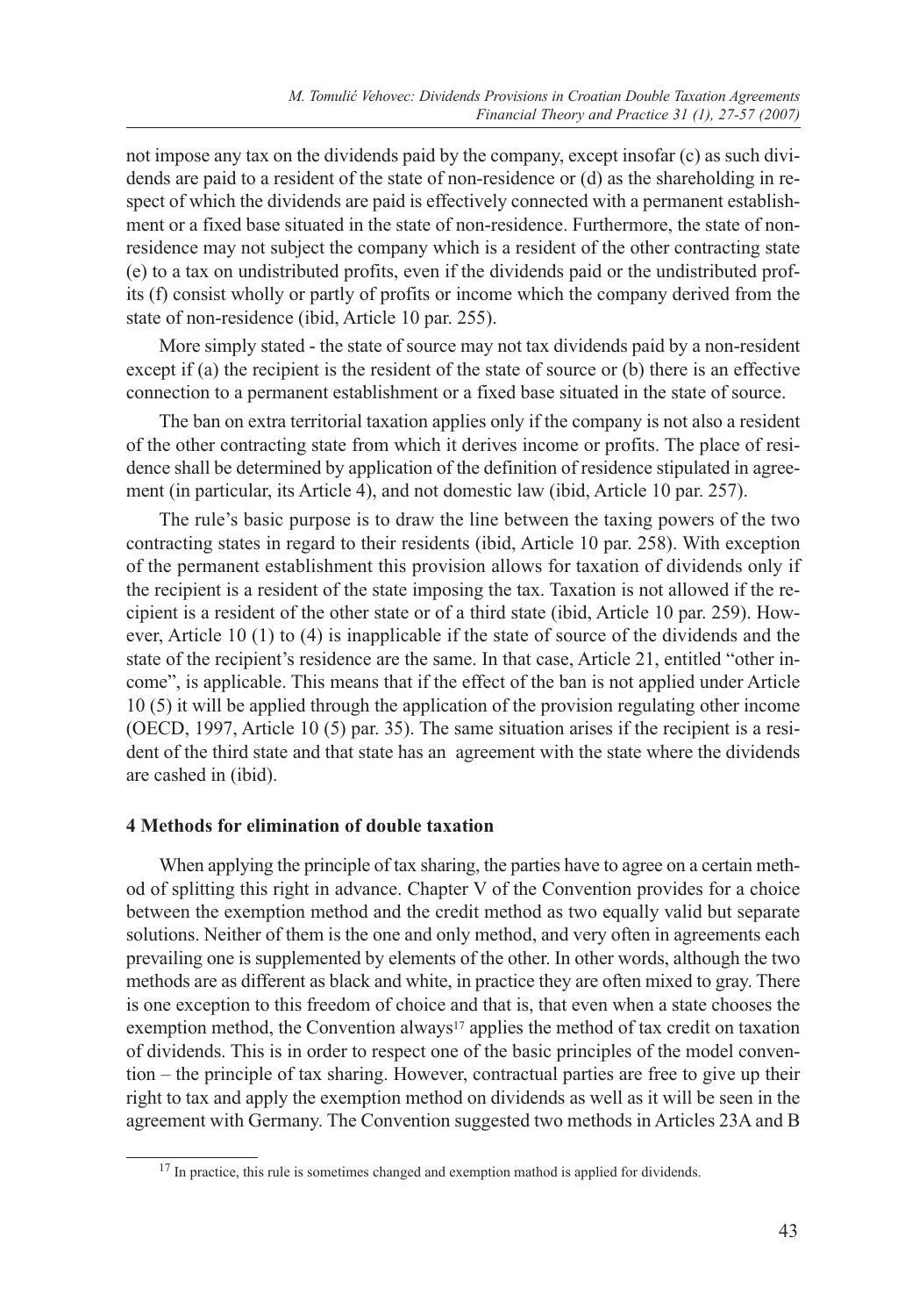but paragraphs 23A(2) and 23B(1) both refer to the credit method in the taxation of dividends. Therefore, the credit method will be explained more thoroughly although the exemption method is no less important a solution for all other provisions.

In the case of dividends where treaties restrict taxation by the state of source, those distributive rules take precedence over and are supplemented by the method of elimination of double taxation. The reason why the distributive rules in the dividends article take precedence is because that provision is *lex specialis* and therefore has priority.

# *4.1 Exemption Method*

The exemption method (sometimes referred to as the territorial method) exempts from taxation that part of the income that has been acquired in the other country. It is considered that the state of source has a "better" right to tax because that income has been acquired on its territory. The amount of income to be exempted from taxation in the state of residency is equal to the amount of income which would be taxable according to domestic regulation if there was no agreement. In other words, the "income" is calculated according to the domestic rules and definitions of each country. Therefore, it is obvious that the rules establishing a tax base in the state of residency can differ from the same rules in the state of source.

There are two subcategories of this method: (a) Method of full exemption – income already taxed in the state of source is completely exempted from taxation in the state of residence; (b) Method of exemption with progression – income already taxed in the state of source is exempted from taxation in the state of residence, but it will be added into the calculation to determine the level of tax to be levied on the rest of the income (Prislan Šušterčić, 2000; (Vogel [et al.], 1998, Article 23 par. 123). This method is recommended in the Convention.

# *4.2 Credit (or Imputation) Method*

The state of residency allows for credit of the income tax already paid in the state of source. The tax credited will be the amount of domestic tax that the state of residency imposes for that income. The possibility of a different calculation of the tax base between the two countries exists here. No more can be credited than what is foreseen by the domestic tax rate in the state of residency. This means that if income tax paid in the state of source was 10% and in the state of residence it is 15%, then 10% will be credited but 5% still has to be paid to the state of residency. If the tax rate is higher in the state of source, then tax due in the state of residency is calculated at 0%.

The table below shows two different situations (A and B) to simplify the given explanation.

There are several subcategories to the credit method: (a) Method of full credit – the state of residence takes into account the whole amount of tax already paid on the income; (b) Method of ordinary credit - the state of residence takes into account the amount of tax levied in the state of source, but only to the amount which equals the tax that state itself would levy on the income. This method is used in the Convention (OECD, 1997, Article 23 A(2) par. 47 and Article 23 B(1) par. 57); (c) Method of fictitious credit – there are two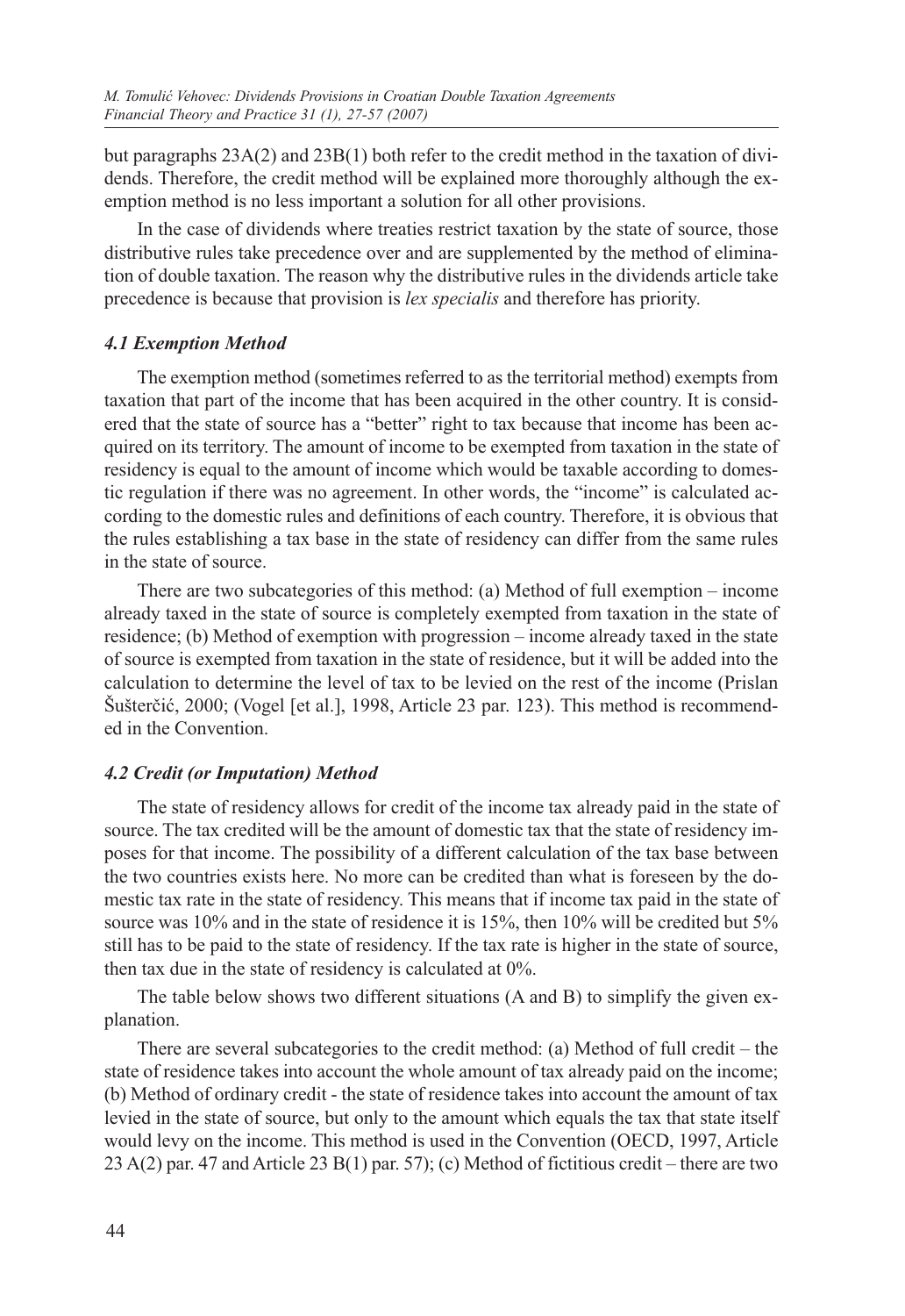subcategories: *Tax matching credit* - as explained below under IV, 1.2, b); and *Tax sparing credit* – as explained below under IV, 1.2, b).

| A All income arising in state<br>of residency     |                 |                                                  | Total tax due 35,000 |                                                 |
|---------------------------------------------------|-----------------|--------------------------------------------------|----------------------|-------------------------------------------------|
| B Income arising in:<br>state of residency 80,000 |                 | Total tax due if tax rate<br>in state of source: |                      | Amount of tax given up<br>by state of residence |
| and state of source 20,000                        | case 1<br>4,000 | case 2<br>8,000                                  | case 1<br>4,000      | case 2<br>8,000                                 |
| No Contract                                       | 39,000          | 43,000                                           | $\theta$             | $\theta$                                        |
| Full exemption                                    | 28,000          | 32,000                                           | 11,000               | 11,000                                          |
| Exemption with progression                        | 32,000          | 36,000                                           | 7,000                | 7,000                                           |
| Full credit                                       | 35,000          | 35,000                                           | 4,000                | 8,000                                           |
| Ordinary credit                                   | 35,000          | 36,000                                           | 4.000                | 7.000                                           |

*Table 5 Total amount of tax due in different casesa*

*<sup>a</sup> In Table 5 a revenue of 100,000 is taken for example where 80,000 is derived in the state of residency*  and 20,000 in the state of source. Supposing that the state of residency taxes the revenue of 100,000 at the *rate of 35% and the revenue of 80,000 at the rate of 30%. Assuming also that in the state of source the rate is either 20% (case 1) or 40% (case 2). In which case the tax due is 4,000 (case 1) or 8,000 (case 2).*

*Source: OECD (2001, Article 23 par. 18, 28)*

The credit method treats all income equally, whether made domestically or abroad. The state of residence applies its domestic tax rate to its resident's entire income (leaving out only that part which was taxed by the other state). Tax incentives given by the state of source are thus nullified by the state of residence. The state of residence disadvantages its own companies in terms of international competitiveness. While juridical double taxation is successfully avoided, economic double taxation is often not since income could be taxed first at the level of subsidiary and second at the level of parent company (ibid, Article 23 A(2), par. 50). There are, however, certain provisions that are often agreed upon in the agreements to reduce the negative economic effect of the credit method:

#### *a) Inter-company dividend exemption or indirect credit*

• *Inter-company dividend exemption.* The first part of this rule is found in Article 10 (2) a) of the Convention and in most agreements where the taxation of dividends distributed within the company is reduced to 5% in the state of source. As for the state of residence, it exempts from taxation income derived from dividends distributed by subsidiaries located in other states. Thus, the entire tax burden that remains in the end is the reduced tax rate in the state of source. Agreements normally require for a minimum holding when inter-company dividend exemption applies. This is also provided for in the Parent-Subsidiary Directive explained below under V. Only the agreement with Austria provides for the inter-company dividend exemption but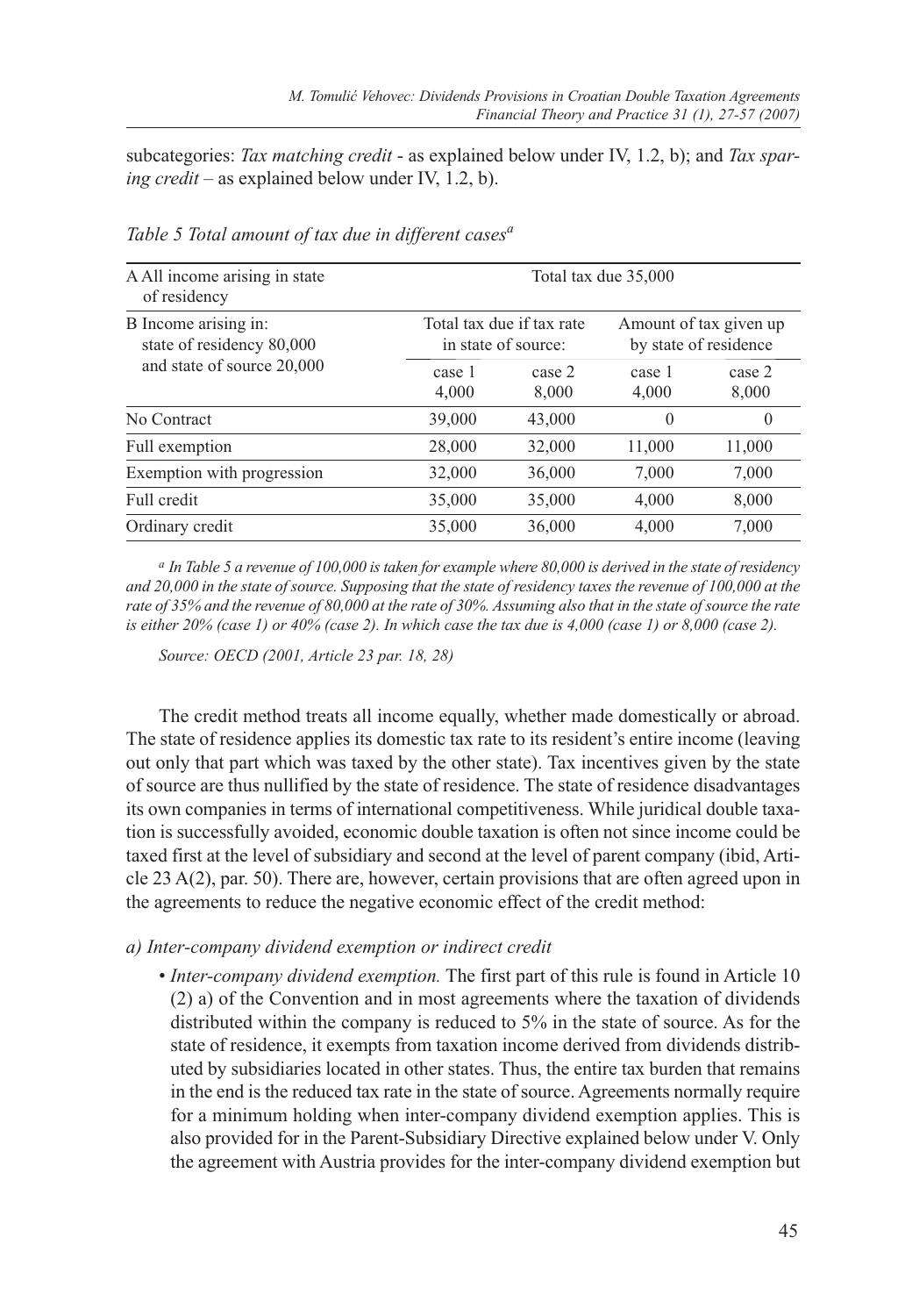without conditioning a minimum holding. The agreement with Germany provides for exemption of dividends but does not regulate inter-company dividends at all.

• *Indirect credit.* If the method of indirect credit is used, the resident state of the parent company permits a credit for the tax paid by its subsidiary in another state. By allowing for the tax paid by the subsidiary to be credited against the income of the parent company, the state of residence allows credit to a different taxpayer. This method must be clearly distinguished from the credit (or imputation) system explained above. They differ in that the "ordinary" credit method allows credit for tax paid by the resident tax payer while the indirect credit method allows credit for tax paid by a different taxpayer. This latter rule is also used in the Parent-Subsidiary Directive explained below under V.

## *b) Non-nullification concessions: Tax sparing credit or tax matching credit*

- *Tax sparing credit.* This is a form of double tax relief both from the state of source and the state of residence. More precisely, if the state of source gives an incentive (e.g. a subsidy) to the taxpayer it thus lowers its tax rate. In order for this tax incentive to be spared in the state of residence, that state will fictively credit the tax rate that the tax payer would have paid in the state of source had the incentive not been given to him. In other words, the state of residence takes into account the amount of tax it should have been paid on the income in the state of source. Therefore, the effect of the tax sparing credit is that the tax incentive is transferred to the state of residence.
- *Tax matching credit.* The state of residence takes into account a larger amount of tax than the sum that has been paid or should have been paid on the income in the state of source. The state of source does not reduce its own tax rate, thus it is not a subsidy (Vogel [et al.], 1998, Article 23 par. 195).

# *4.3 Comparison of the methods for elimination of double taxation*

Although it seems the two methods have too many subcategories to understand them clearly, the Convention has limited the choice to only two (OECD, 1997, Article 23 par. 29) – the method of ordinary credit and the exemption method with progression.

Member countries are free to choose between those two. The exemption method creates equal competitive conditions for all investors in the state of source. On the other hand, the credit method assimilates all investments of capital regardless of whether they are realized in the state of residency or abroad. Possible problems foreign investors might face are that all tax reliefs given by the foreign state are reversed if their state of residency applies the method of credit. However, one agreement may foresee both methods. Namely, the agreement with Germany foresees the application of exemption with progression for German residents who invest in Croatia. Since dividends are not taxable in Croatia they benefit from double non taxation (except for a progressively higher tax rate on other income). On the other hand, the same agreement foresees the application of the credit method for Croatian residents investing in Germany, who thus pay the limited tax at source in Germany, which should be credited to the tax due in Croatia, but since dividends are not taxable in Croatia, German tax is all they pay.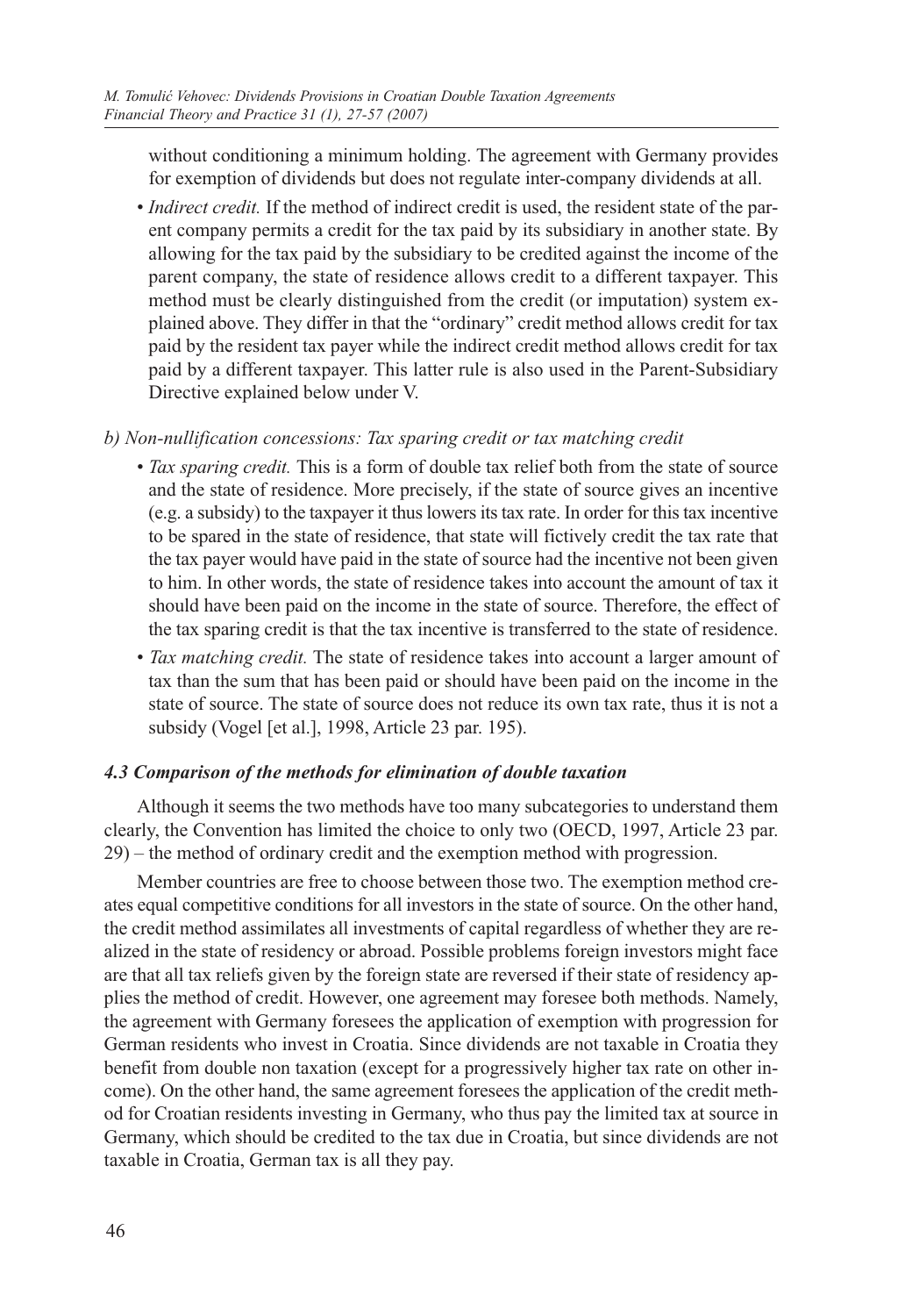In conclusion, if the credit method is applied, state of residence may tax that part of the income which the state of source did not. Even if the tax payer is exempt from taxation in the state of source, the state of residence may, nevertheless collect the income tax for the overall income acquired in both states. When the credit method is applied, the income tax rate is always higher. On the other hand, if both states apply the exemption method, the tax payer might benefit from double non taxation. However, as already stated, when income from dividends is taxed, the credit method is always applied.

*Losses.* When the credit method is applied then all income whether acquired at home or abroad (world income) is computed to form the tax base. Therefore, all losses whether incurred at home or abroad are also taken into account and can be offset against profit made. However, if the exemption method is applied, then income derived abroad is excluded from the tax base in the state of residence. The result of that method is that such income is excluded in the calculation from any carry back or carry forward of losses incurred in state of residence (Vogel [et al.], 1998, Article 23 par. 68a). Likewise, losses incurred abroad cannot be set off against profits at home.

According to the Croatian Profit Tax Act (NN 177/04, 90/05 and 57/06 Article 17), companies can carry forward their losses for five years and offset them against any class of income. The tax base for residents is computed by taking into consideration all income acquired at home and abroad (ibid, Article 5). Given that the credit method is applied to the taxation of dividends, all losses incurred abroad may be set off against profits from any class of income at home. When private individuals are concerned, legislation is somewhat different providing that losses may be carried forward for five years but they can be set off only against same classes of income (Zakon o porezu na dohodak, NN 177/04, Article 35 par. 2, 3). The tax base for residents is calculated according to their worldwide income and the tax credit method is applied (ibid, Article 6 par. 1; Article 37 par. 4).

Some countries allow for excess foreign tax credits to be carried forward for future years and/or to offset excess foreign tax credits against other foreign-source income. Croatia does not recognize such transactions in its legislation. Therefore, this will not be elaborated further but rather more emphasis will be given to carrying forward or offsetting of losses.

#### *4.4 Application of methods for the elimination of double taxation*

Obviously, Croatia's treaty practice has been different in recent years or, rather, different to the practice ex-Yugoslavia had in negotiating its agreements (later succeeded by Croatia). The main method for the elimination of double taxation in the agreement of ex-Yugoslavia with Germany from 1989 was exemption with progression except for dividends (interest and royalties) to which ordinary credit applied. On the other hand, Croatia has a policy of negotiating the method of ordinary credit for all items of income and capital in its agreements.

*Exemption of dividends.* Although the Convention strictly applies the method of tax credit to thetaxation of dividends, in practice, the agreements with Germany and Austria (for inter-company dividends) provide for the exemption method. Nearly all German agreements allow for inter-company dividend exemption (Vogel [et al.], 1998, Article 23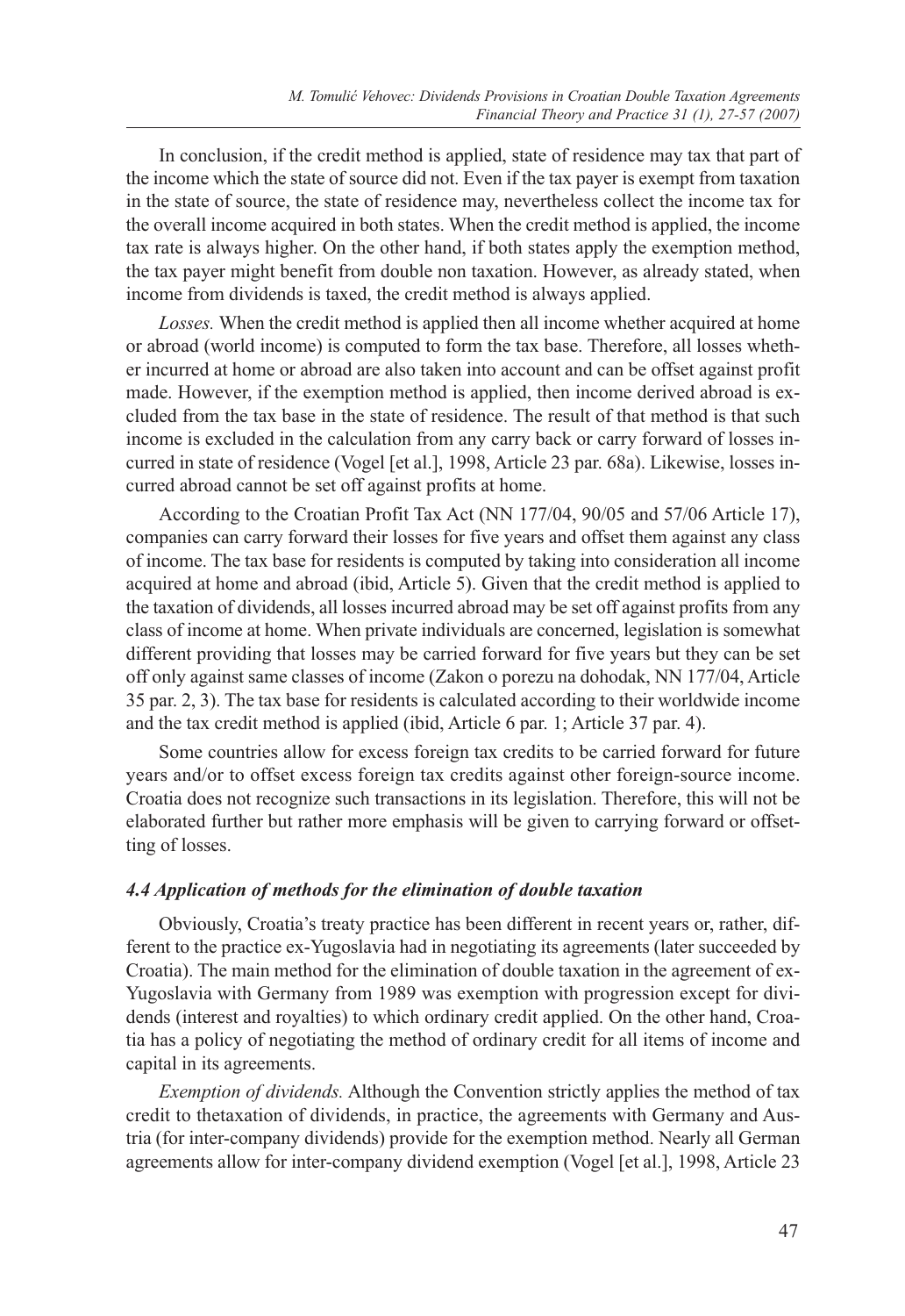par. 99). Austria does differentiate between portfolio and inter-company dividends, applying the credit method to the first and the exemption method to the latter. The inter-company dividend exemption in agreements with Austria might be the consequence of the trend introduced by the Parent-Subsidiary Directive of the EU as mentioned under V. Nevertheless, Austria is still under no obligation to apply that Directive towards a non-member country such as Croatia. It should be mentioned that Germany also agreed to tax sparing credit in almost all of its agreements with developing countries, but the agreement with ex-Yugoslavia does not provide for that because dividends from Croatia are exempted from taxation in Germany altogether (ibid, Article 23 par. 193).

| Agreements                       | Article             | Method of elimination of double taxation used                                                                                                                                                                                |                                                                                                                                                                                                                                                                                                                  |
|----------------------------------|---------------------|------------------------------------------------------------------------------------------------------------------------------------------------------------------------------------------------------------------------------|------------------------------------------------------------------------------------------------------------------------------------------------------------------------------------------------------------------------------------------------------------------------------------------------------------------|
|                                  | of the<br>agreement | Croatia                                                                                                                                                                                                                      | Other contracting party                                                                                                                                                                                                                                                                                          |
| $ex-$<br>Yugoslavia /<br>Germany | 24                  | Croatia applies method of<br>exemption with progression.<br>For dividends (interest and<br>royalties) it applies the method<br>of ordinary credit.                                                                           | In Germany the method is not<br>specifically determined - methods<br>of tax exemption with progression,<br>full credit and ordinary credit are<br>used but the criterion of the state<br>of source is respected. Income<br>from all dividends paid in ex-<br>Yugoslavia is exempted from<br>taxation in Germany. |
| Croatia /<br>Switzerland         | 23                  | Croatia generally applies<br>method of ordinary credit but if<br>any item of capital or income is<br>exempt according to distributive<br>rules of the agreement, then it<br>applies method of exemption<br>with progression. | In Switzerland the method of<br>tax credit or the method of tax<br>exemption with progression.<br>Subject- to- tax clause is<br>included.                                                                                                                                                                        |
| Croatia /<br>Austria             | 23                  |                                                                                                                                                                                                                              | Austria applies the method of<br>usual tax credit for portfolio<br>dividends received in Croatia.<br>However, for inter-company<br>dividends received in Croatia,<br>Austria applies the method of<br>full exemption.                                                                                            |
| Croatia /<br>Slovenia            | 23                  |                                                                                                                                                                                                                              | Same as stated for Croatia.                                                                                                                                                                                                                                                                                      |

*Table 6 The methods for the elimination of double taxation used*

*Subject-to-tax clause.* According to OECD (1997, Article 23 A(1) par. 35), Switzerland applies this clause while stating that it will apply the exemption or credit method only if the tax has effectively been paid on the income in the other state. However, Swiss authorities do not consider the term "effectively paid" to mean that taxes have effectively been paid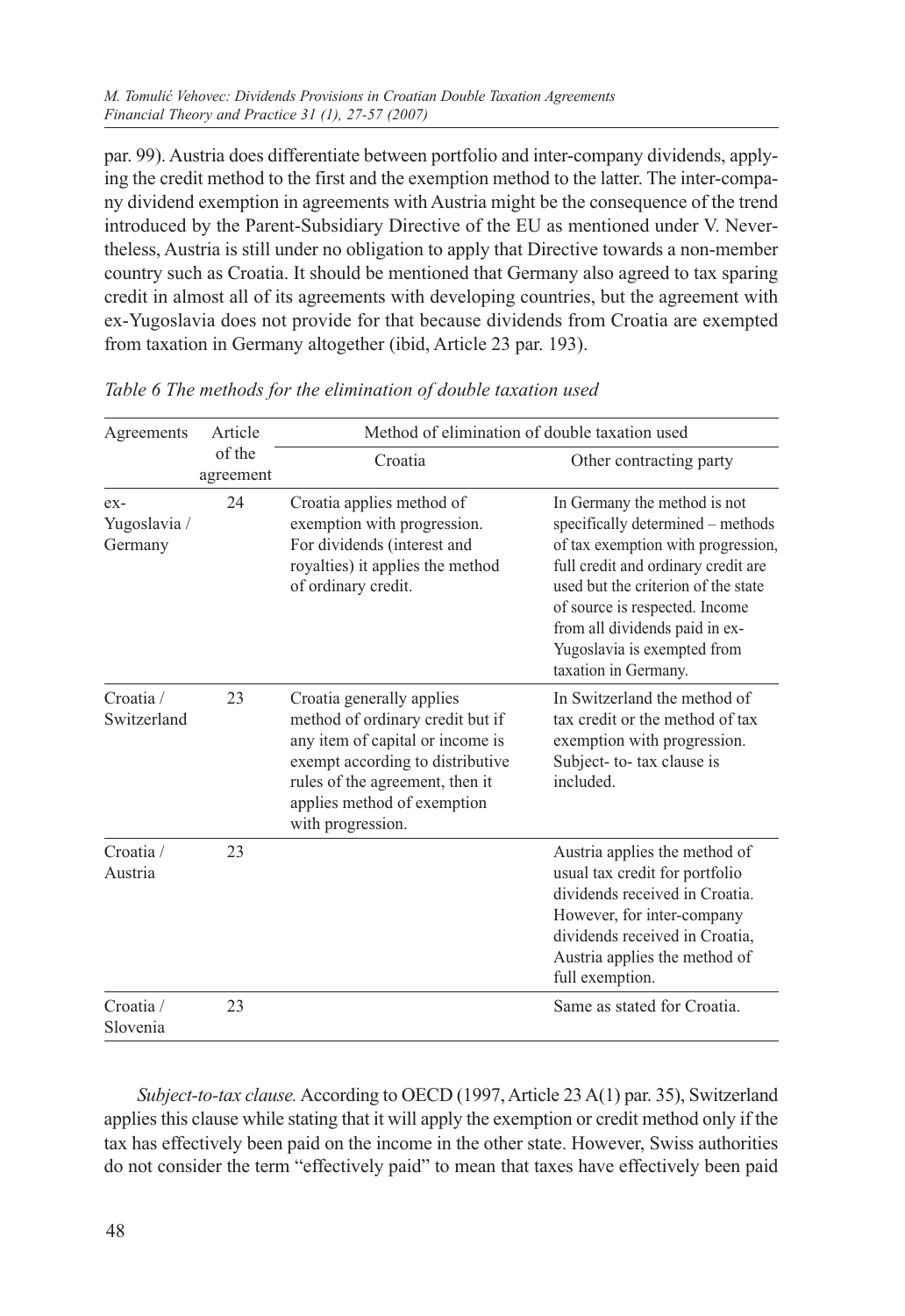in the state of source in any case. To illustrate, if the state of source allows gain realized upon sale of the shares in one company to be compensated against the loss incurred on the disposal of the shares in another, income would be viewed as effectively taxed. However, the situation would be different if an income or taxpayer were entirely exempt from taxation in the source state. By applying this clause, Switzerland combats double non taxation of income and abuse of agreements such as treaty shopping (Danon and Salomé, 2000:385, 386). This is the only example of subject-to-tax clause in the agreements concerned.

## **5 Future of the analyzed agreements within the European Union**

In July 1990 the following measures concerning taxation of companies in the EU were adopted: the Parent –Subsidiary Directive, the Merger Directive, and the Arbitration Convention.

Only the Parent-Subsidiary Directive is of interest for this paper. The Commission Directive on the common system of taxation applicable to parent companies and subsidiaries of different Member States has two objectives: (1) it requires the member states to exempt from withholding tax in the source state distributions of a subsidiary to its parent company resident in another member state; and (2) at the same time, the state of residence of the parent company is obliged to exempt or credit this distribution.

Additional conditions exist – both parent company and its subsidiary should have a legal form that is regulated in the Directive. Furthermore, according to Article 3 of the Directive the minimum required holding is now 15%<sup>18</sup> of the issued shares or voting rights of the subsidiary. The minimum holding period is two years. The European Court of Justice (1996) ruled in the *Denkavit* case that although the tax advantage may be denied if the minimum holding period is not respected, the granting of the advantage may not be subject to that condition at the time of the profit distribution.

The Directive is treaty-compatible, for it states in Article 7 (2) that provisions of the agreements stand at the same level as the Directive and that they are applicable cumulatively. Thus, the provision that is more favorable for a particular taxpayer is the one applicable.

In line with Article 4 of the Directive, the parent company should not be taxed on the profits distributed by its subsidiary if they are both resident in a member state. The Directive provides for the indirect credit method or inter-company dividend exemption to be applied. Methods of indirect credit and inter-company dividend exemption were already explained under IV, 1.2.

According to Directive 2003/123/EC, adopted by the European Council on 22 December 2003, the Parent-Subsidiary Directive is amended. The directive now applies to more types of entities. The shareholding requirement mentioned above is reduced from 25 to 20% as of 1 January 2005 and it will continue to reduce in phases. Accordingly, from 1 January 2007 it will be 15% and from 1 January 2009 it will be 10%. Regarding the application of the credit method, in addition to tax paid by immediate subsidiaries, all tax paid by other connected subsidiaries will be deducted. The application of the Parent-Sub-

<sup>&</sup>lt;sup>18</sup> Reduced from 25% to 20% as of 1<sup>st</sup> January 2005 and it will continue to reduce in phases. Accordingly, from 1st January 2007, 15% and from 1st January 2009, 10%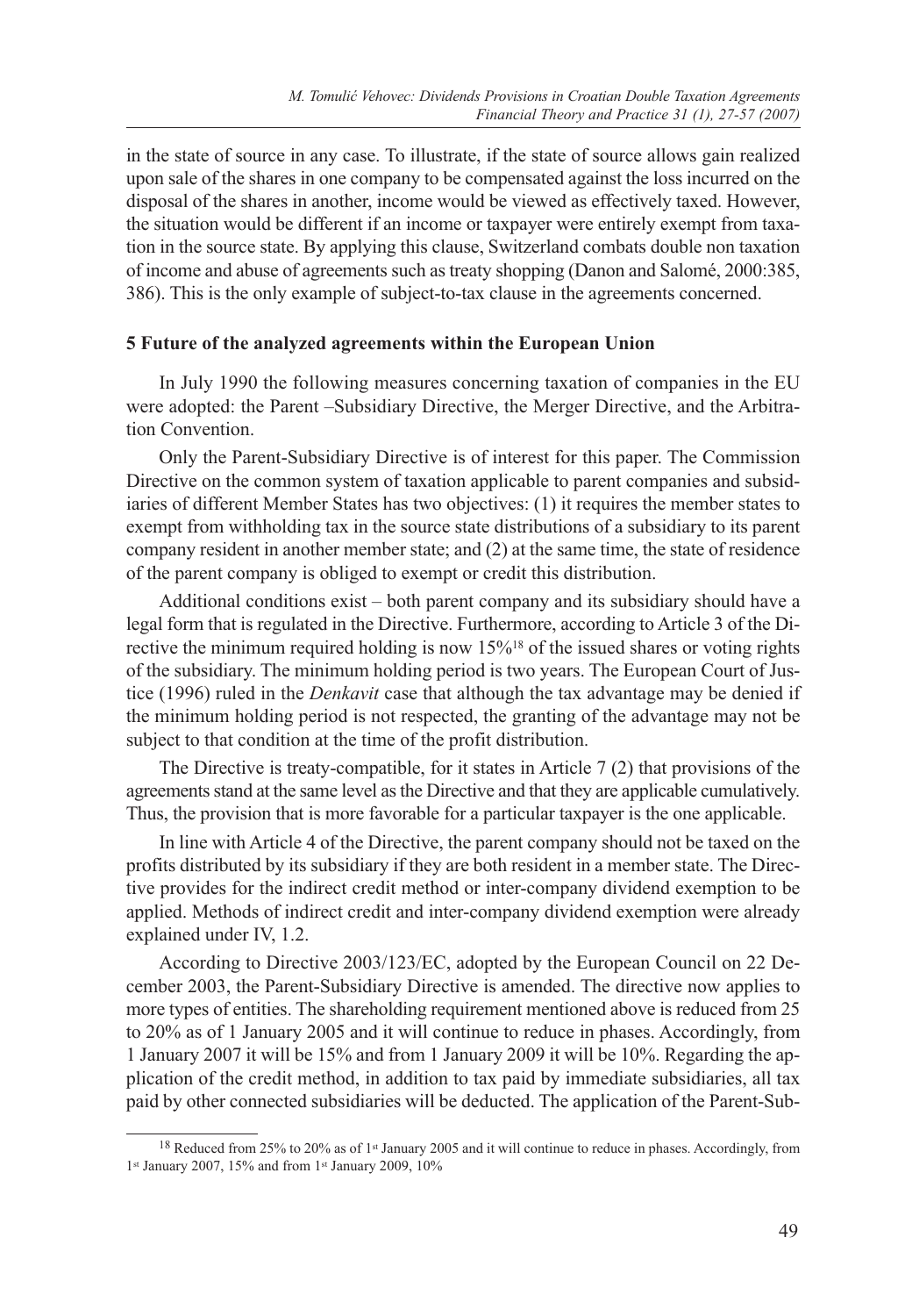sidiary Directive will be extended to profit distributions received by permanent establishments situated in other member states if profits are distributed by subsidiaries in a member state. A permanent establishment is defined as a fixed place of business situated in an EU member state through which the business of a company of another EU member state is wholly or partly carried on, in so far as the profits of that place of business are subject to tax in the EU member state in which it is situated by virtue of the relevant tax treaty or, in absence thereof, by virtue of national law. This Directive had to be implemented in member states by 31 December 2004, accordingly, all later member states such as Croatia will have to implement it as well.

 Concerning the agreements treated in this paper, the above would not be applicable to them yet. However, this might change very soon as Croatia is bound to become an EU member. The agreement with Switzerland would remain unaffected as that country is not within the EU. Slovenia became a member of the EU in 2004 and its agreements succeeded or concluded with EU member states are now influenced by the Parent-Subsidiary Directive (and the Directive 2003/123/EC). The Slovenian new Tax Procedure Act (UL 25/05) (in its Article 3) and the new Corporate Income Tax Act (UL 17/05) (in its Article 69) foresee the implication of the Parent Subsidiary Directive. Croatia will have to make those changes as well and adjust its present legislative system (shortly described in Table 7 below) to the legislative system of the EU.

| Item of taxation                  | Croatia                                                                                                                                                                                                                 |
|-----------------------------------|-------------------------------------------------------------------------------------------------------------------------------------------------------------------------------------------------------------------------|
| taxation of<br>companies          | companies are mostly subject to tax levied only by the state. Their income<br>is subject to profit tax. Natural persons are subject to income tax and may<br>only under certain circumstances be subject to profit tax. |
| type of tax system                | this is a classical system of taxation. Profits are taxed at hands<br>of the company.                                                                                                                                   |
|                                   | dividends were taxable from 2001 to 2005 but have not been taxed since 2006.                                                                                                                                            |
| taxable income                    | resident companies are taxed on their worldwide income                                                                                                                                                                  |
| exempt income                     | dividends                                                                                                                                                                                                               |
| losses                            | losses may be carried forward for 5 years                                                                                                                                                                               |
| withholding tax                   | no withholding tax for dividends                                                                                                                                                                                        |
| elimination of<br>double taxation | by way of ordinary credit method                                                                                                                                                                                        |
| dividends                         | no taxation                                                                                                                                                                                                             |

*Table 7 Domestic tax regulation in Croatia*

*Source: Zakon o porezu na dobit, (NN 177/04, 90/05, 57/06); Zakon o porezu na dohodak, (NN 177/04).* 

When inter-company dividends are concerned, the member states of the EU usually include a lower rate of ownership participation (lower than the usual  $25\%^{19}$ ). Most often, they limit this participation to 10% whereas such inter-company dividends are not taxed

<sup>&</sup>lt;sup>19</sup> This has been lowered to 20% by Council Directive 2003/123/EC. It will further be lowered in phases down to 10%.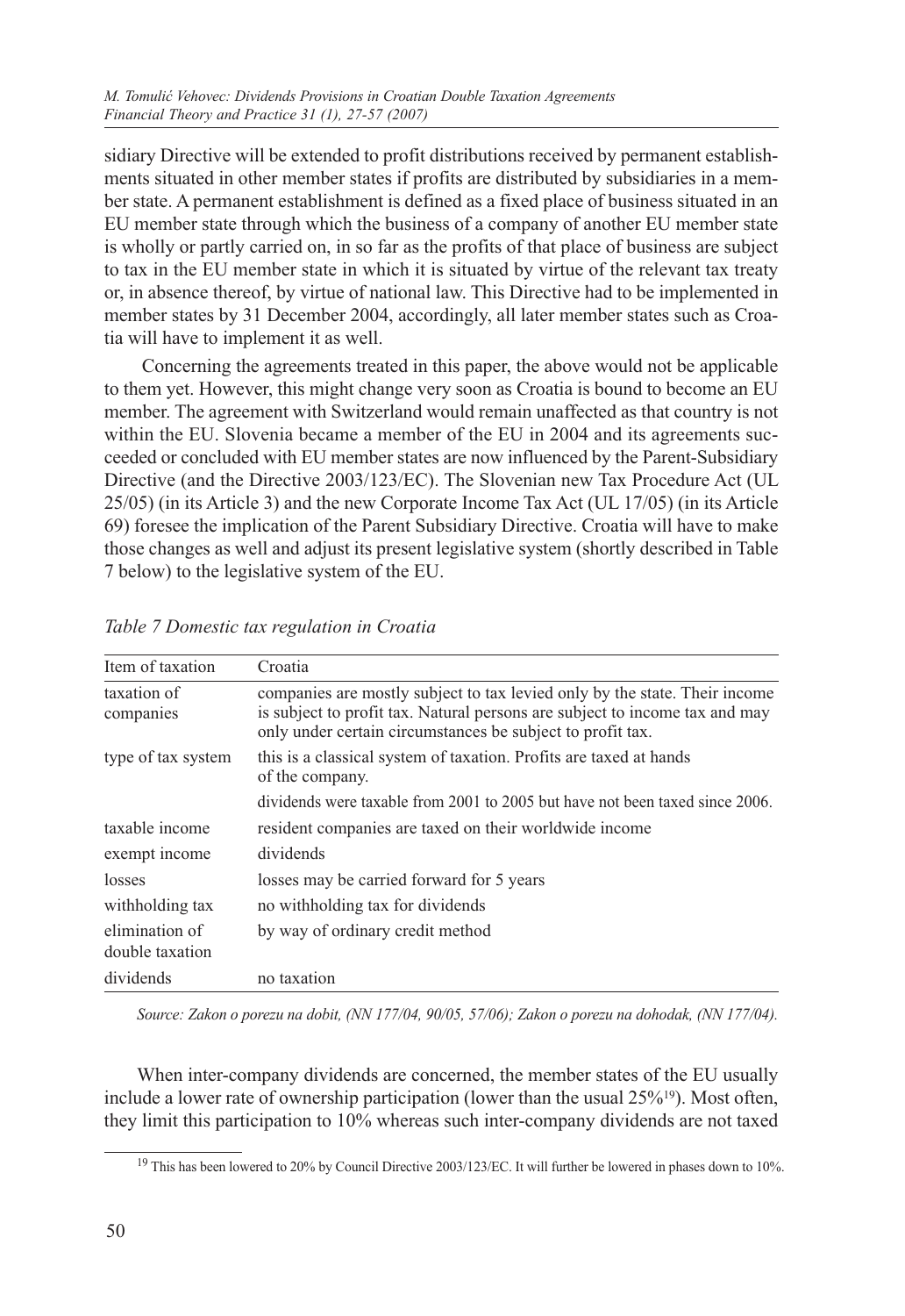at all (0% rate). The reason for such a beneficial tax treatment is that the company in the state of source is taxed on corporate income. Therefore, a high tax on dividends would actually be a second tax on the same income (when paid to the mother company).

Finally, dividend taxation of individuals is still not completely compatible with the requirements of the internal EU market. Guidance has been given by a Communication from the Commission of 19 December 2003. Member states should treat domestic, inbound and outbound dividends in the same way in order to protect cross border investments and capital markets of the EU (Dividend taxation of individuals). In the case *Verkooijen*, 6 June 2000, the European Court of Justice (1998) decided that different tax treatment of domestic and inbound dividends was incompatible with the EC Treaty. More precisely, inbound dividends cannot be taxed at a higher rate than the domestic ones. It can be concluded that if the member states do not comply with the above mentioned Communication and the case law, they will probably be obligated to do so in the near future. This stands true for the candidate countries such as Croatia as well.

#### **6 Conclusion**

The agreement with Switzerland is closest to the provisions suggested by the Convention while the agreement with Germany is furthest from it. This should be expected since ex-Yugoslavia could not have been an equal partner in an agreement with a capitalist country such as Germany. The ex-Yugoslavia domestic legal system did not regulate shares or dividends. Given that a country's domestic legal system provides the basis for the application of an agreement, ex-Yugoslavia was somewhat disabled from the start. One of the basic principles of tax sharing is only agreed for investments in Germany, whereas for foreign investments in Croatia it is not. However, given the present situation where Croatia does not tax dividends and the fact that Germany applies exemption with progression to its residents as the method for elimination of double taxation - German investors in Croatia benefit from double non taxation (except for progressively higher tax rate in Germany). Therefore, Croatia should see an increase in German investments at present. During this period while Croatia does not tax dividends, the present agreement is favorable to foreign investments.

When taxation of inter-company dividends is concerned, the agreement with Austria does not provide for tax sharing and it does not provide for a limited tax rate. Thus, such direct participations of companies are taxed at the domestic tax rate of each contracting state.

The agreement with Slovenia does not differentiate at all between inter-company and portfolio dividends, just like the agreement of ex-Yugoslavia. . Thus, the most recent and the oldest of the agreements analyzed here seem to have identical provisions in that sense. Does this mean that Croatia is going backwards in its policy when differentiation between the two types of dividends is concerned? Well, rather then saying that policy is retrograding, it would be closer to the truth to say that Croatia has no policy regarding the differentiation of the two types of dividends. These four agreements reflect Croatian negotiating policy since it declared independence and no distinctive pattern could be found as to why sometimes the said differentiation was included in the agreement and why in other times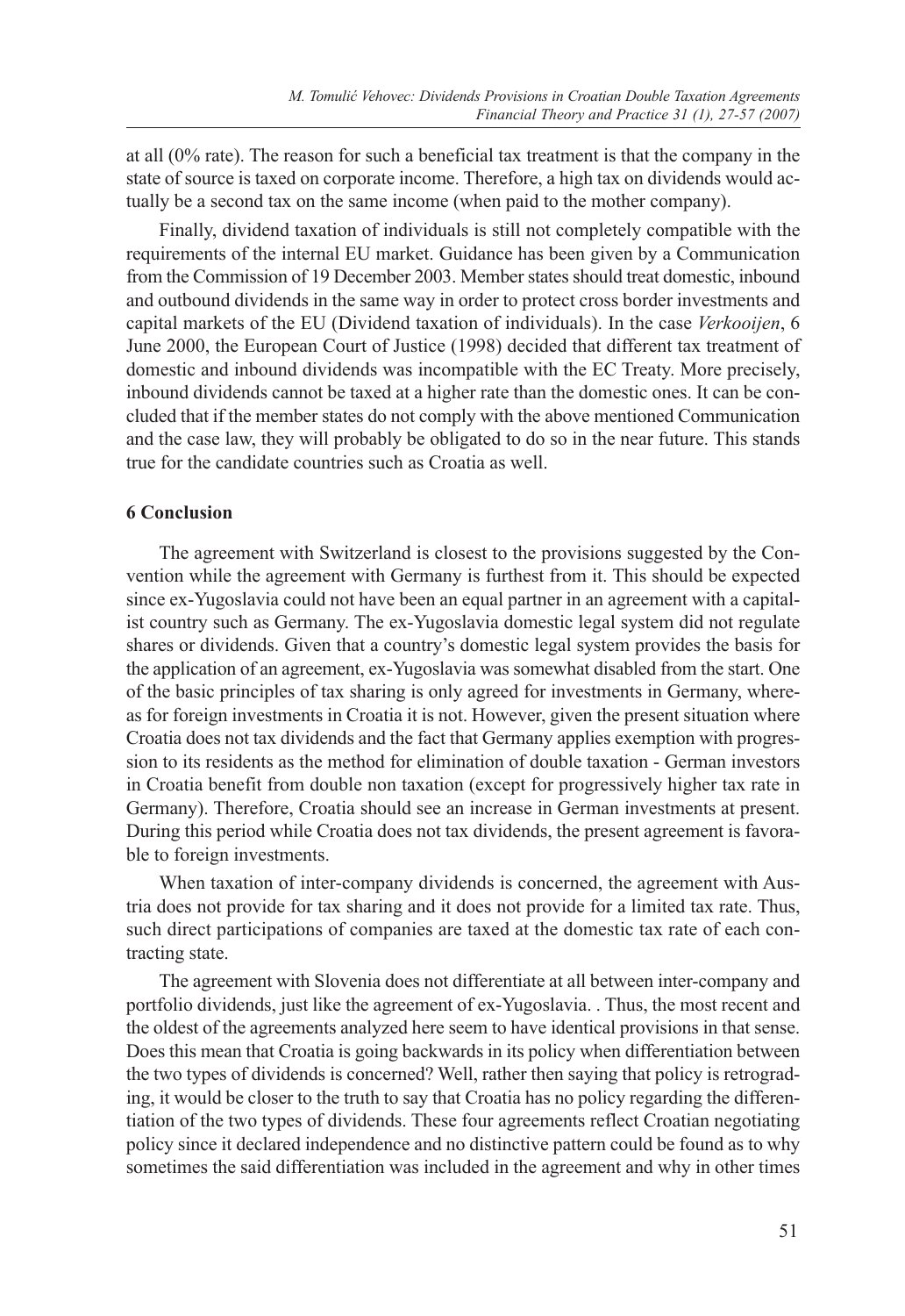it was not. There is no relevant period which could be singled out as the period of one or the other policy. There is also no certain group or type of countries which could be singled out as the one on which Croatian modeled its policy. Therefore, the only safe conclusion that can be drawn from this is that there was/is no policy when negotiating differentiation of inter-company and portfolio dividends. The one important step forward in the agreement with Slovenia is that the maximum tax rate for taxation in the state of source is 5%, thus the recommended Convention rate for inter-company dividends and lower than the recommended 15% for portfolio dividends. The Convention sets the maximum tax rate but the states are allowed to lower it. In this case, the lower tax rate on portfolio dividends is an incentive for Croatian investors in Slovenia, but the opposite cannot be claimed for Slovenian investors in Croatia because the credit method applied in Slovenia siphons off the limited tax rate incentive. The agreement with Slovenia shows that Croatia has, however, a new policy since its independence of negotiating the maximum 5% rate for taxation in the state of source. This same pattern was followed in almost all agreements which did not make a distinction between the two types of dividends.

An evolution or rather a change in Croatian policy can be seen from the selection of the methods for the avoidance of double taxation. In 1989 it was the exemption method, but in all later agreements analyzed here Croatia chose the credit method. Dividends were taxable in Croatia from 2001 to 2005 and during that period it would have been logical to give arguments pro and contra each of the methods. However, given that dividends are not taxable in Croatia at present, there is no legal foundation for the application of either one of the methods (exemption could be applied because it simply exempts from taxation, but the credit method absolutely not). Therefore, any further discussion as to whether the change from the exemption to the credit method is positive or not is superfluous. In a way, it may be concluded that even though Croatia has chosen the credit method recently still dividends are "exempted" (as in not taxed) from taxation when the state of residence is Croatia.

EU membership is bound to bring many changes some of which will affect the elaborated agreements, e.g. the agreements restrict source state tax to a specific rate for intercompany dividends, but this will now be overlapped for inter-company dividends by the EU Parent-Subsidiary Directive and those states will have to exempt such participations of parent companies. The Directive stands at the same level as the agreements signed between the member countries. Thus, the provision that is more favorable to a particular taxpayer.

#### REFERENCES

**Commission** Directive on the common system of taxation applicable to parent companies and subsidiaries of different Member States EEC 90/435 of 23 July 1990, 1990 OJ (L225), 6.

**Communication** from the Commission of 19 December 2003 on dividend taxation of individuals in the Internal Market [COM(2003) 810 final - Not published in the Official Journal].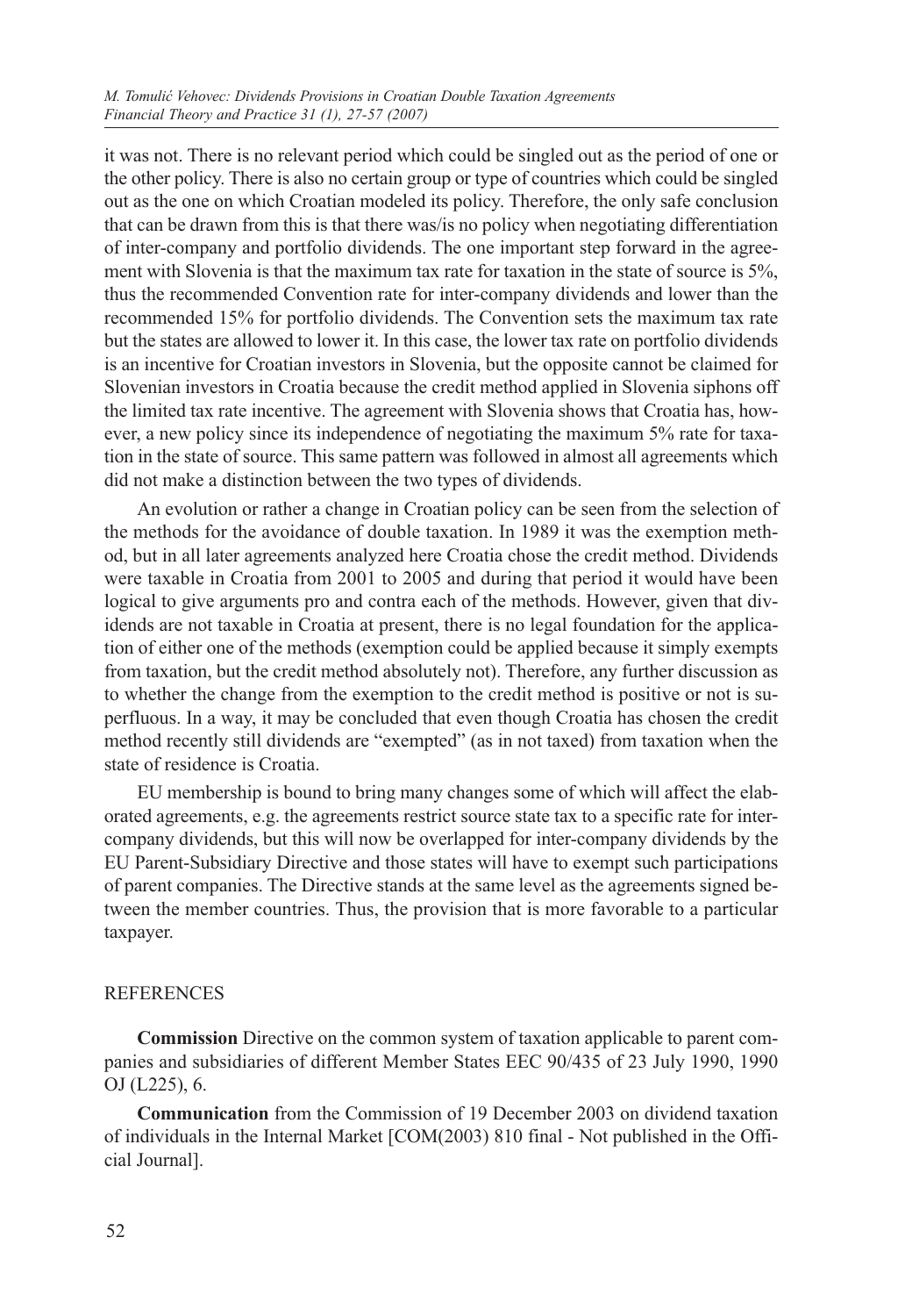**Danon, R. J. and Salomé, H., 2004.** "Avoidance of double non-taxation" in: M. Lang. *Schritftenreihe zum Internationalen Steuerrecht*. Band 26, 381-419.

**Dividend** taxation of individuals [online]. Available from: [http://europa.eu/scadplus/ leg/en/lvb/l31052.htm].

**Eckert, J.-B., 2005.** "Switzerland: New rules on withholding tax on dividends" [online]. *International Tax Review,* (May). Available from: [http://www.internationaltaxreview.com/?Page=10&PUBID=35&ISS=15262&SID=502921&TYPE=20]

**European Court of Justice, 1996**: Denkavit International BV, VITIC Amsterdam BV i Voormeer BV v Bundesamt für Finanzen (pridruženi predmeti), 17. listopad 1996., C 283/94, C291/94 i C 292/94

**European Court of Justice, 1998.** Staatssecretaris van Financiën i B.G.M. Verkooijen. C-35/98, ECR 2000 I-4071

**IBFD, 2005.** *The taxation of companies in Europe*. Amsterdam: IBFD, Supl. No. 178.

Ministarstvo financija, 2000. "Uputa o izdavanju "potvrde o rezidentnosti" rezidentima Republike Hrvatske". *Informator,* (4846-4847), 2.

**OECD, 1997.** Modele de convention fiscale concernant le revenu et la fortune. Vol. 1, Introduction, modele de convention, commentaires. Paris: OECD.

**OECD, 2007.** Articles *of the Model Convention with Respect to Taxes on Income and on Capital* [online]. Paris: OECD. Available from: [http://www.oecd.org/dataoecd/ 52/34/1914467.pdf].

**Pravilnik** o porezu na dohodak, NN 95/05. Zagreb: Narodne novine.

**Prislan Šušteršić, B., 2000.** "Metode za odpravo dvojnega obdavčevanja". *Iks – revija za računovodstvo in finance*, 27 (11), 163-170.

**Staringer, C., 1994.** "Triangular Cases" in W. Gassner, M. Lang and E. Lechner. *Aktuelle Entwicklungen im internationalen Steuerrecht : das neue Musterabkommen der OECD.* Wien: Linde, 567-590.

**Šola, A., 2001**. "Oporezivanje dividenda prema ugovorima o izbjegavanju dvostrukog oporezivanja". *Porezni vjesnik,* 10 (4), 67-70.

**Ugovor** između Republike Hrvatske i Republike Austrije o izbjegavanju dvostrukog oporezivanja porezima na dohodak i na imovinu, NN - Međunarodni ugovori 3/01. Zagreb: Narodne novine.

**Ugovor** između Republike Hrvatske i Republike Slovenije o izbjegavanju dvostrukog oporezivanja i sprječavanju izbjegavanja plaćanja poreza na dohodak i na imovinu, NN - Međunarodni ugovori 8/05. Zagreb: Narodne novine.

**Ugovor** između Republike Hrvatske i Švicarske Konfederacije o izbjegavanju dvostrukog oporezivanja porezima na dohodak i na imovinu, NN – Međunarodni ugovori 8/99.

**Ugovor** o izbjegavanju dvostrukog oporezivanja porezima na dohodak i na imovinu između SFR Jugoslavije i Savezne Republike Njemačke, NN - Međunarodni ugovori 53/91. Zagreb: Narodne novine.

**United Nations, 2007.** *The United Nations Model Double Taxation Convention Between Developed and Developing Countries* [online]. Available from: [http://unpan1. un.org/intradoc/groups/public/documents/un/unpan002084.pdf].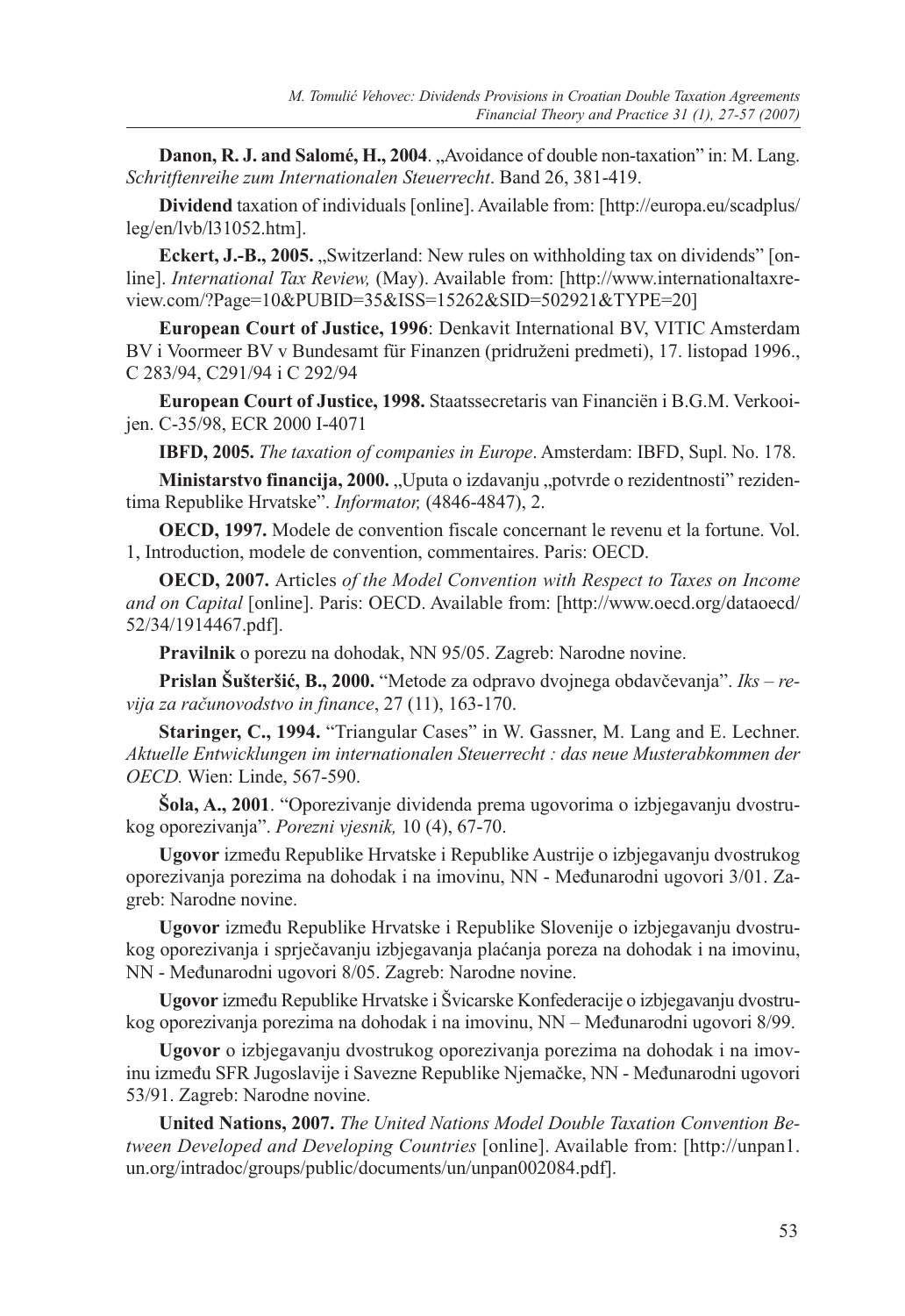**Vogel, K. [et al.], 1998.** *Klaus Vogel on Double Taxation Conventions: a commentary to the OECD-, UN- and US model conventions for the avoidance of double taxation on income and capital : with particular reference to German treaty practice*. Amsterdam: Kluwer Law International.

**Zadravec, I., 2000.** "Obdavčitev dobička pravnih oseb v Nemčiji in sporazum s Slovenijo o izogibanju dvojnemu obdavčevanju". Ljubljana: Slovenski inštitut za revizijo, 95-131.

**Zakon** o davčnem postopku. UL 25/05. Ljubljana: Uradni list.

**Zakon** o davku od dohodkov pravnih oseb. UL 17/05. Ljubljana: Uradni list.

**Zakon** o porezu na dobit, NN 177/04, 90/05, 57/06. Zagreb: Narodne novine.

**Zakon** o porezu na dohodak, NN 177/04. Zagreb: Narodne novine.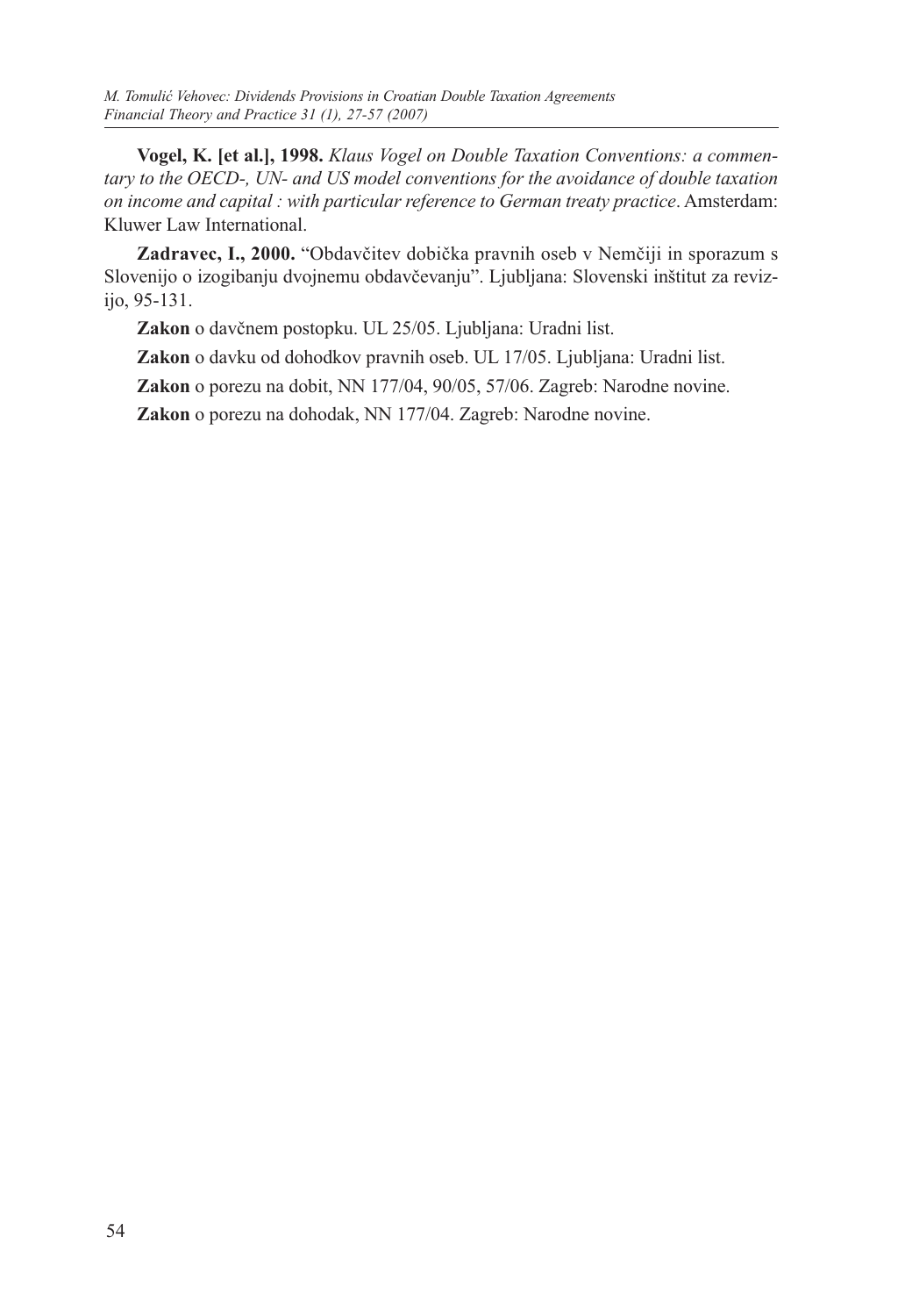|                                             |                                                                                                                                                                                                                                                                                              | Comparison of the provision on dividends in the analyzed double taxation agreements                                                                                                                                                                                                                                                                                                                                                                                                                                                                                                                                                                                                                                                                                                                                                                                                                 |                                                                                                                                                                                                                                                                                                                                                                                                                                                                                                                                                                                                                                                                                                                                                                                                                                                                                                                       |                                                                                                                                                                                                                                                                                                                                                                                                                                                                                                                                                                                                                                                                                   |
|---------------------------------------------|----------------------------------------------------------------------------------------------------------------------------------------------------------------------------------------------------------------------------------------------------------------------------------------------|-----------------------------------------------------------------------------------------------------------------------------------------------------------------------------------------------------------------------------------------------------------------------------------------------------------------------------------------------------------------------------------------------------------------------------------------------------------------------------------------------------------------------------------------------------------------------------------------------------------------------------------------------------------------------------------------------------------------------------------------------------------------------------------------------------------------------------------------------------------------------------------------------------|-----------------------------------------------------------------------------------------------------------------------------------------------------------------------------------------------------------------------------------------------------------------------------------------------------------------------------------------------------------------------------------------------------------------------------------------------------------------------------------------------------------------------------------------------------------------------------------------------------------------------------------------------------------------------------------------------------------------------------------------------------------------------------------------------------------------------------------------------------------------------------------------------------------------------|-----------------------------------------------------------------------------------------------------------------------------------------------------------------------------------------------------------------------------------------------------------------------------------------------------------------------------------------------------------------------------------------------------------------------------------------------------------------------------------------------------------------------------------------------------------------------------------------------------------------------------------------------------------------------------------|
| Dividends pro-<br>vision by para-<br>graphs | Agreement between the Feder-<br>al Republic of Germany and the<br>Socialist Federal Republic of<br>Yugoslavia for the avoidance of<br>double taxation with respect to<br>income and on capital<br>(NN - MU 12/88) Art. 11<br>taxes on i                                                      | Agreement between the Swiss Con-<br>federation and the Republic of Croatia<br>for the avoidance of double taxation<br>with respect to taxes on income and<br>(NN - MU 8/99) Art. 10<br>on capital                                                                                                                                                                                                                                                                                                                                                                                                                                                                                                                                                                                                                                                                                                   | Austria and the Republic of Croatia<br>Agreement between the Republic of<br>for the avoidance of double taxation<br>with respect to taxes on income and<br>(NN - MU 3/01) Art. 10<br>on capital                                                                                                                                                                                                                                                                                                                                                                                                                                                                                                                                                                                                                                                                                                                       | Agreement between the Republic of<br>Croatia and the Republic of Slovenia<br>for the avoidance of double taxation<br>and the prevention of fiscal evasion<br>with respect to taxes on income and<br>(NN-MU 8/05) Art.10<br>on capital                                                                                                                                                                                                                                                                                                                                                                                                                                             |
| Tax sharing<br>Par.                         | which is a resident of the Feder-<br>al Republic of Germany to a resi-<br>dent of Yugoslavia may be taxed<br>(1) Dividends paid by a company<br>shall not exceed 15 per cent of the<br>ny. However the tax so charged<br>in the Federal Republic of Germa-<br>gross amount of the dividends. | 1. Dividends paid by a company which<br>is a resident of a contracting state to a<br>resident of the other contracting state<br>may be taxed in that other state.                                                                                                                                                                                                                                                                                                                                                                                                                                                                                                                                                                                                                                                                                                                                   | tracting state may be taxed in that<br>which is a resident of a contracting<br>(1) Dividends paid by a company<br>state to a resident of the other con-<br>other state.                                                                                                                                                                                                                                                                                                                                                                                                                                                                                                                                                                                                                                                                                                                                               | which is a resident of a contracting<br>state to a resident of the other con-<br>tracting state may be taxed in that<br>(1) Dividends paid by a company<br>other state.                                                                                                                                                                                                                                                                                                                                                                                                                                                                                                           |
| Limited tax-<br>Par. 2<br>ation             | This paragraph shall not affect<br>the taxation of the company<br>in respect of the profits out of<br>which the dividends are paid.                                                                                                                                                          | so be taxed in the contracting state of<br>which the company paying the div-<br>idends is a resident and according to<br>2. However, such dividends may al-<br>b) 15 per cent of the gross amount of<br>ment settle the mode of application of<br>profits out of which the dividends are<br>the laws of that state, but if the recipient<br>is the beneficial owner of the dividends<br>a) 5 per cent of the gross amount of<br>The competent authorities of the con-<br>This paragraph shall not affect the tax-<br>ation of the company in respect of the<br>the dividends if the beneficial owner is<br>a company (other than a partnership)<br>which holds directly at least 25 per cent<br>of the capital of the company paying<br>tracting states shall by mutual agree-<br>the tax so charged shall not exceed:<br>the dividends in all other cases.<br>these limitations.<br>the dividends; | of which the company paying the div-<br>the laws of that state, but if the recip-<br>also be taxed in the contracting state<br>idends is a resident and according to<br>ient is the beneficial owner of the div-<br>holds directly at least 10 per cent of<br>the capital of the company paying the<br>able only in the contracting state of<br>pany (other than a partnership) which<br>ject to the provisions of subparagraph<br>c of paragraph 1 of Article 23, be tax-<br>(2) a) However, such dividends may<br>idends the tax so charged shall not ex-<br>b) If the beneficial owner is a com-<br>dividends, such dividends shall, sub-<br>which the beneficial owner of the div-<br>ation of the company in respect of the<br>ceed 15 per cent of the gross amount<br>profits out of which the dividends are<br>This paragraph shall not affect the tax-<br>idends is a resident.<br>of the dividends.<br>paid. | so be taxed in the contracting state of<br>idends. The competent authorities of<br>(2) However, such dividends may al-<br>which the company paying the divi-<br>dends is a resident and according to<br>ficial owner of the dividends is a resi-<br>dent of the other contracting state, the<br>cent of the gross amount of the div-<br>ation of the company in respect of the<br>the laws of that state, but if the bene-<br>tax so charged shall not exceed 5 per<br>This paragraph shall not affect the tax-<br>profits out of which the dividends are<br>agreement settle the mode of applica-<br>the contracting states shall by mutual<br>tion of this limitation.<br>paid. |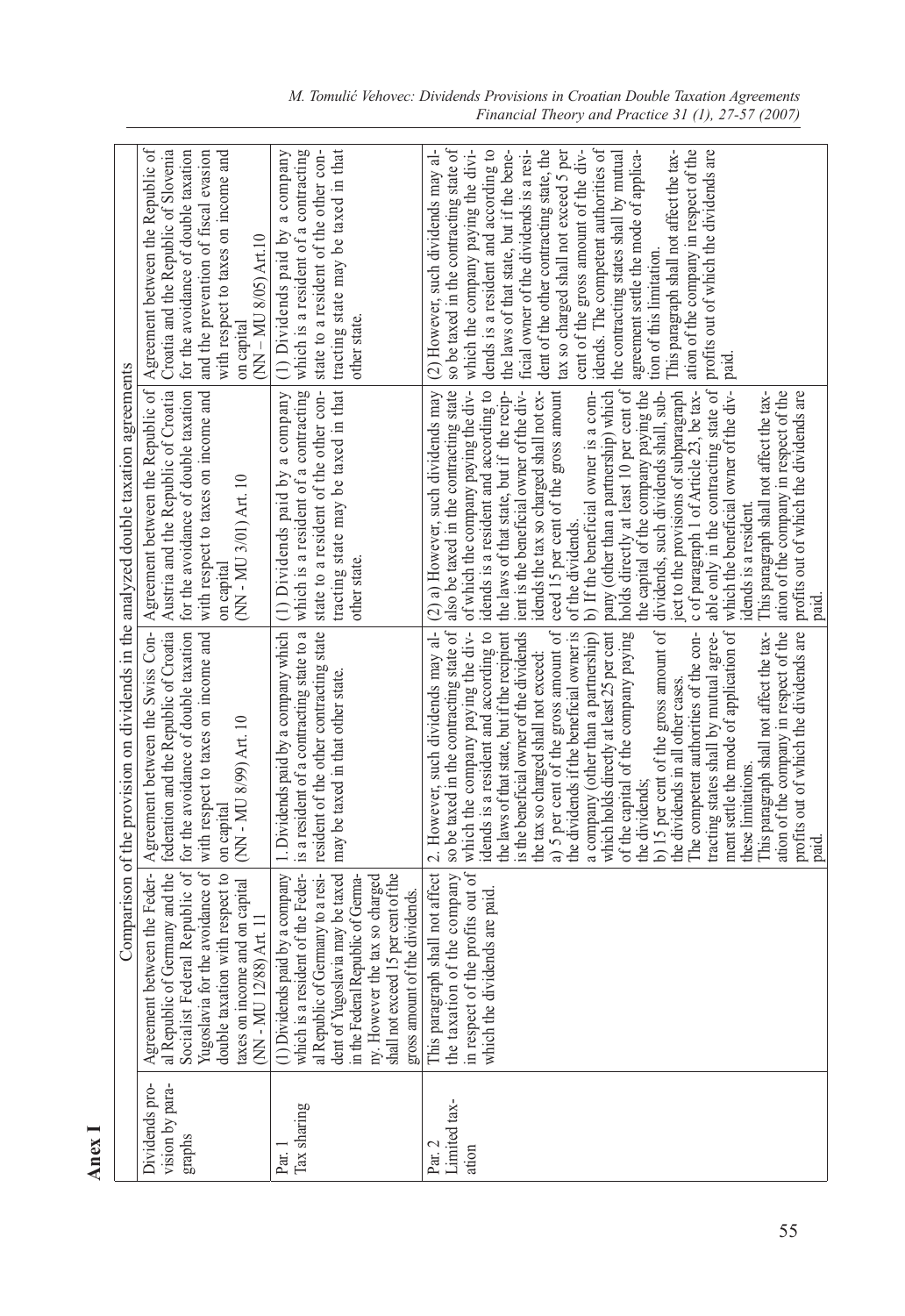| Definition<br>Par. 3                                  | erm "dividends" as<br>this Article means<br>a) dividends on shares including<br>income from shares, "jouissance"<br>ares, founders' shares<br>ights, not being debt-<br>claims, participating in profits, and $\vert$ b other income which is sub- $\vert$ is cited to the same taxation treat-<br>ment as income from shares by ment as income from shares by the laws of the Federal Republic<br>"jouissance" rights,<br>pany making the distribution is a<br>resident, and income derived by<br>a sleeping partner from his par-<br>ticipation as such and distribu-<br>tions on certificates of an invest-<br>of Germany of which the com-<br>ment trust.<br>mining sha<br>or other ri<br>$(2)$ The te<br>used in t<br>shares or                    | Article means income from shares or<br>by the laws of the state of which the<br>3. The term "dividends" as used in this<br>which is subjected to the same taxa-<br>income from other corporate rights<br>tion treatment as income from shares<br>company making the distribution is a<br>other rights, not being debt-claims,<br>participating in profits, as well as<br>resident.                                                                                                                                                                                                                                                                                                                                                                                                                                                                                    | in this Article means income from<br>rate rights which is subjected to the<br>same taxation treatment as income<br>(3) The term "dividends" as used<br>debt claims, participating in profits,<br>from shares by the laws of the state of<br>shares, "jouissance" shares or "jouis-<br>sance" rights, mining shares, found-<br>ers' shares or other rights, not being<br>as well as income from other corpo-<br>which the company making the distri-<br>pution is a resident                                                 | ticipating in profits, as well as income<br>subjected to the same taxation treat-<br>ment as income from shares by the<br>laws of the state of which the com-<br>(3) The term "dividends" as used in<br>mining shares, founders' shares or oth-<br>er rights, not being debt claims, par-<br>from other corporate rights which is<br>this Article means income from shares,<br>pany making the distribution is a res-<br>ident.                                                                                                  |
|-------------------------------------------------------|---------------------------------------------------------------------------------------------------------------------------------------------------------------------------------------------------------------------------------------------------------------------------------------------------------------------------------------------------------------------------------------------------------------------------------------------------------------------------------------------------------------------------------------------------------------------------------------------------------------------------------------------------------------------------------------------------------------------------------------------------------|-----------------------------------------------------------------------------------------------------------------------------------------------------------------------------------------------------------------------------------------------------------------------------------------------------------------------------------------------------------------------------------------------------------------------------------------------------------------------------------------------------------------------------------------------------------------------------------------------------------------------------------------------------------------------------------------------------------------------------------------------------------------------------------------------------------------------------------------------------------------------|-----------------------------------------------------------------------------------------------------------------------------------------------------------------------------------------------------------------------------------------------------------------------------------------------------------------------------------------------------------------------------------------------------------------------------------------------------------------------------------------------------------------------------|----------------------------------------------------------------------------------------------------------------------------------------------------------------------------------------------------------------------------------------------------------------------------------------------------------------------------------------------------------------------------------------------------------------------------------------------------------------------------------------------------------------------------------|
| permanent es-<br>Exception of<br>tablishment<br>par 4 | base. In such case the provisions<br>pendern personal services from $\begin{vmatrix} a \\ a \end{vmatrix}$ a fixed base situated therein, and $\begin{vmatrix} d \\ d \end{vmatrix}$ the holding in respect of which $\triangledown$ the dividends are paid is effec-<br>manent establishment or fixed<br>(3) The provisions of paragraphs<br>1 and 2 shall not apply if the ben-<br>eficial owner of the dividends,<br>tively connected with such per-<br>7 or Article 15, as the<br>therein, or performs in the Fed-<br>eral Republic of Germany inde-<br>being a resident of Yugoslavia,<br>carries on business in the Federal<br>Republic of Germany through a<br>establishment situated<br>be, shall apply.<br>permanent<br>of Article<br>case may | which the dividends are paid is effec- which the dividends are paid is effec-<br>therein, and the holding in respect of therein, and the holding in respect of<br>tively connected with such permanent   tively connected with such permanent<br>case the provisions of Article 7 or Ar- case the provisions of Article 7 or Arti-<br>establishment or fixed base. In such<br>4. The provisions of paragraphs 1 and<br>in that other state independent person-<br>ticle 14, as the case may be, shall ap-<br>er of the dividends, being a resident of<br>lishment situated therein, or performs<br>al services from a fixed base situated<br>2 shall not apply if the beneficial own-<br>in the other contracting state of which<br>the company paying the dividends is<br>a resident, through a permanent estab-<br>a contracting state, carries on business<br>ply. | $(4)$ The provisions of paragraphs 1 and<br>2 shall not apply if the beneficial own-<br>the company paying the dividends is a<br>in that other state independent person-<br>er of the dividends, being a resident of<br>in the other contracting state of which<br>lishment situated therein, or performs<br>al services from a fixed base situated<br>a contracting state, carries on business<br>resident, through a permanent estab-<br>establishment or fixed base. In such<br>cle 14, as the case may be, shall apply. | er of the dividends, being a resident of<br>in the other contracting state of which<br>ing in respect of which the dividends<br>(4) The provisions of paragraphs 1 and<br>2 shall not apply if the beneficial own-<br>a contracting state, carries on business<br>the company paying the dividends is<br>such permanent establishment. In such<br>a resident through a permanent estab-<br>lishment situated therein and the hold-<br>are paid is effectively connected with<br>case the provisions of Article 7 shall<br>apply. |